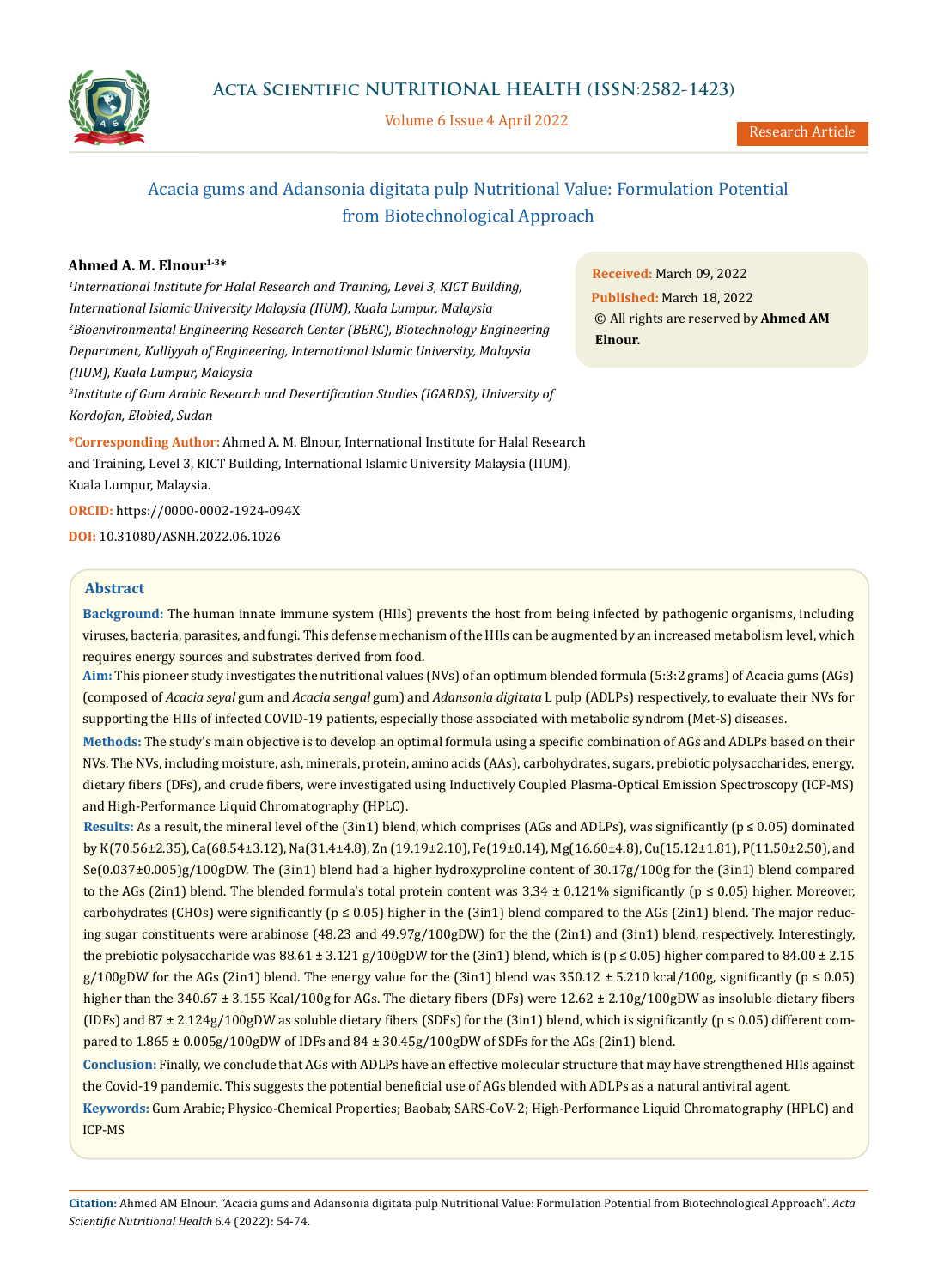#### **Abbreviations**

AA: Amino Acids; ADLP: Adansonia Digitata L Pulp; AG: Acacia Seyal Gum; CCB: Calcium Channel Blocking; DFs: Dietary Fibers; DFA: Dietary Fatty Acids; EAA: Essential Amino Acids; HII: Human Innate Immune; HPLC: High-Performance Liquid Chromatography; IDF: Insoluble Dietary Fibers; MC: Moisture Content; NEAA: None Essential Amino Acids; NPF: Natural Prebiotics Formulations; NV: Nutritional Values; PF: Pulmonary Fibrosis; PP: Prebiotic Polysaccharides; PV: Proximate Values; SD: Standard Deviation; SDF: Soluble Dietary Fibers; TNF: Tumor Necrosis Factor

#### **Introduction**

The World Health Organization (WHO) on 30 January 2020 declared Covid-19 a national health emergency of international concern, and on 11 March 2020, declared the rapidly spreading outbreak of coronavirus a pandemic. Since December 19, 2021, about 445,096,612, including 5,998,301 deaths reported by the WHO, have been promptly confirmed  $[1]$ . To date, 180 countries worldwide have been affected by Covid-19  $[1]$ . Despite the intense scientific efforts worldwide to solve the health challenge of Covid-19, no organic medication has significant clinical effects on the virus [2]. Therefore, other potentially beneficial technologies, drugs, or products should be investigated, including prebiotic-rich natural products.

Many food supplements, like prebiotics rich in vitamin D addition, may have naturally strengthened the clinical effects of people infected with Covid-19  $\lceil 3 \rceil$ . These are, therefore, proposed to protect against Covid-19  $[4]$ . Unfortunately, no specific food can protect people against this Covid-19 [5]. However, a balanced and healthy diet in terms of natural prebiotics formulations (NPFs) with AGs has been reported that helps support the human innate immune system (HIIs) of immuno-compromised patients and strengthen them  $[6]$ . Furthermore, it impacts on natural polyphenolic neuromodulatory and neuroprotective activities that serve as upregulated adenosine A2A receptor, modulated Alpha (TNF-α) tumor necrosis factor (TNF), interferon-gamma (IFN-γ), and cytokine production [7]. In particular, metabolic syndrome (Met-S) diseases can play a vital role in the immune response.

Met-S illnesses present clusters of lifelong problems, including excessive blood sugar, essential hypertension, excessive, excess body fat, aberrant cholesterol, or triglyceride, that coincide and elevate the elevated risk of heart disease, stroke, and uncontrolled diabetes [8]. Only one of these terms does not specify Met-S. All these circumstances, however, raise the chance of severe illnesses, including Covid-19. Thus, Covid-19 patients associated with Met-S highly recommend being under intensive care.

A short time ago, due to the pivotal role of AGs in several biological studies, the possible mechanism of formulated AGs had typically caused considerable interest in the scientific community. These comprehensive studies, therefore, showed that a continuous improvement in lipid metabolism using AGs, as reported by Evans., *et al*. [9], it has had a positive influence on many degenerative diseases, including kidney failure [10], patients with cardiovascular disease or metabolic risk [8], anti-inflammatory diseases [11], and anti-cancer agents [12]. Similar work has also used AGs on gastrointestinal diseases [13]. Therefore, in this field, a study uses NPFs, which are essential for the food and pharmaceutical industries.

The extensive literature currently reports on ADLPs for their prebiotic effect. Moreover, as an antioxidant, ADLPs undoubtedly possess various biological activities  $[14]$ , it has rich in vitamins C and A  $[15]$ , its positive effect on gastrointestinal conditions [16], as well as metabolic syndrome [17], it has also been reported. Therefore, a mix of AGs and ADLPs could produce new products based on FNPs to enhance the HIIs. The polyphenolic content (PPCs) of FNPs and their lipovitamins and the necessary vitamin C could make a difference due to the recognized variety of phytonutrient which undoubtedly produce a diverse effect on human health [18]. This breakthrough in health benefits expects leading to over 25,000 plant foods, notably FNPs [19]. Moreover, Sen., *et al*. [20] studied the action of FNPs as antioxidants to combat harmful free radicals that harm tissues in human bodies.

AGs like FNPs, antivirals, and other effects have therefore been highlighted in several comprehensive studies. Its leading role in untreatable infection with a specific Tapco virus [21] and its positive impact on plasmodium malaria virus therapy [22], and an immunoregulatory agent for patients with Covid-19 [6], was also confirmed. The AGs, therefore, promise massive benefits to vulnerable patients. Furthermore, these natural agents are remarkably useful in treating infected patients with Covid-19, as they treat latent viruses from various cell reservoirs, such as the brain and lymphoid organs [6]. Reformulating food to boost the immune system of a person is therefore essential.

Significantly, the glowing review of numerous prebiotic studies has amply confirmed that the human gastrointestinal tract sufficiently occupies more bacterial cells in the precisely exposed body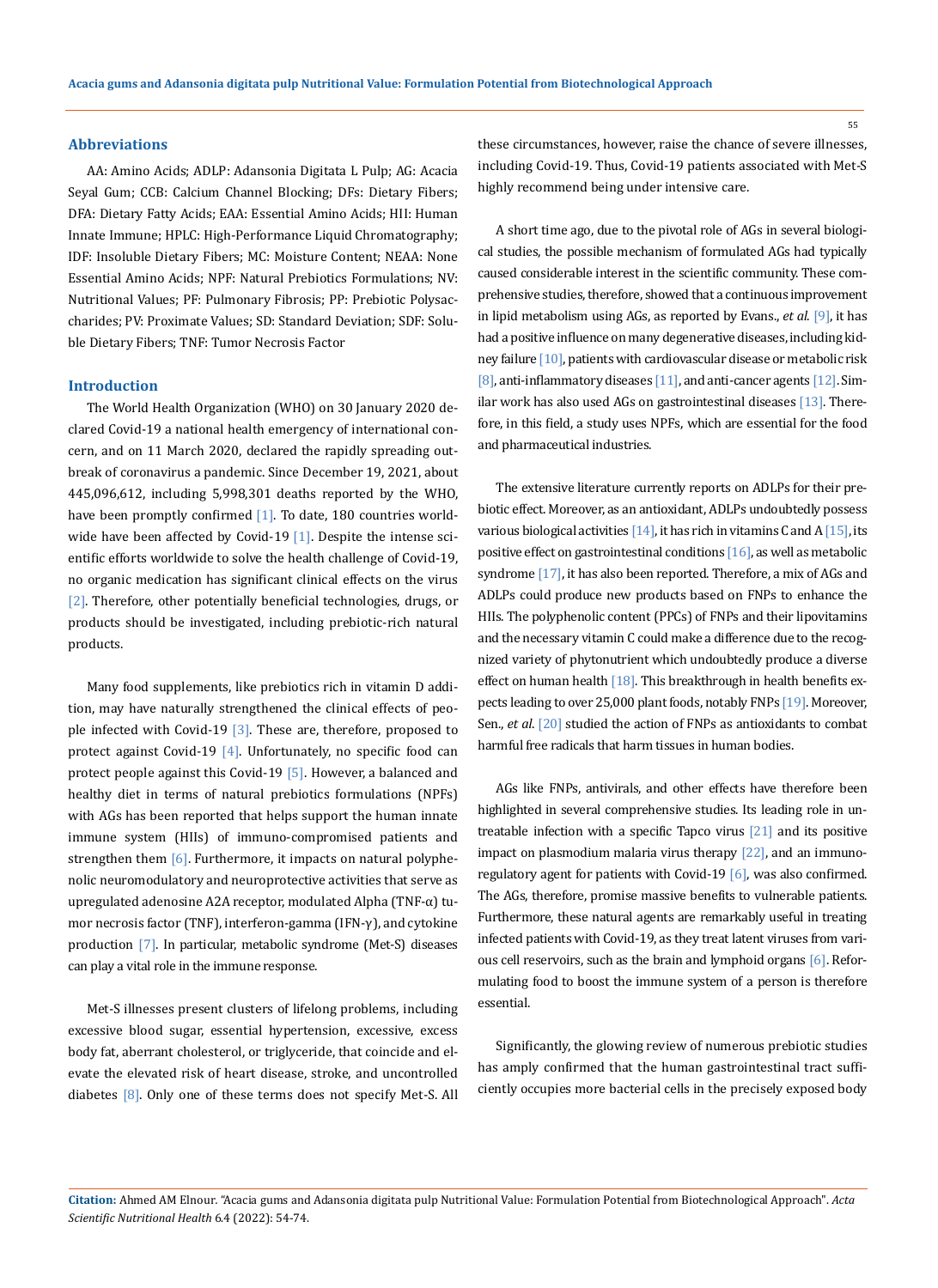than other human cells  $[23]$ . Consequently, they had more biological advantages with food consumption to provide valuable information on the connection between regional selenium status and reported Covid-19 cases in China [23]. Accordingly, the proportionality of both Bifidus and lactic acid bacteria can be selectively increased by AGs. Additionally, several research groups have now studied the treatment of Covid-19 patients with gastrointestinal indications, including diarrhea and abdominal pain caused by a direct viral infection of the intestinal mucosa  $[24]$ . Thus, the impact of prebiotics on boosting IIS is exceptionally beneficial.

Inhibiting harmful bacteria of the intestine can progressively reduce asymptomatic infections due to intestinal microflora dysbiosis and toxin production. This can improve gastrointestinal symptoms by undoubtedly increasing the Covid-19 patient's IIS [25]. This is also important to improve the frequency of default and face character and reduce diarrhea by inhibiting the atrophy of intestinal mucosa  $[26]$ . These findings reinforce the importance of this study in promoting probiotics' importance as a possible supplement to improve the IIS of patients with Covid-19 and to modify antibiotics [26], Minimizing the potential for translocation of intestinal bacteria and gum-derived infections.

This historical study appropriately manages the ethnopharmacological application to boost patient's IIS with Met-S by voluntarily adopting a blended formula of AGs (an appropriate mix of *Acacia sengal* gum and *Acacia seyal* gum) and ADLPs powder. These organic plant materials appear to be beneficial as necessary adjuncts in adequately treating Covid-19 infected patients since they purge latent viruses from various cellular reservoirs, such as in the alive brain and lymphoid organs [27]**.** Therefore, the blended formula can provide a mechanism of action for immunization and detoxification.

Although AGs are frequently studied in the optimum combination of formulas mixed with other vegetable fruits rich in necessary vitamins C, D, and other essential phytonutrient, including ADLPs, they are as yet unexamined. This study proposes and adequately develops an optimal formula using a specific combination of AGs and ADLPs to assess its potential effectiveness in boosting asymptomatic Covid-19 patients' HIIs through molecular structure feeding. Previous studies on positively enhancing the IIS against Covid-19 focused on innovative NPFs products with various valuable resources like AGs and ADLPs. Instead, the standard method involved advanced analysis of molecular structures like valuable minerals, functional proteins, complex carbohydrates, prebiotic polysaccharides, efficient energy, and DFs responsible for combating the Covid-19 pandemic. An in-vivo study combined with a biplot questionnaire survey is accurately reported in part II of this comprehensive study in a separate article currently under reviewing at the time of this report.

#### **Materials and Methods**

#### **Sample collection and preparation of the optimum formula**

The base samples were *Acacia sengal* and *Acacia seyal* gums obtained from Blue Nile state (11°16′N 34°4′E) (Sudan) in the season of 2019/2020, and baobab pulp powder obtained from Sudan (11°16′N 34°4′E); Blue Nile state in the season of 2019/2020). For a comprehensive comparison, we developed three modified formulas (comparable samples), which consist precisely of the optimum formula (herein called blended 3in1), another specific formula carefully gathered blended 2:1, and the baseline ADLPs formula. The optimum formula (blended 3in1) typically consists of *Acacia sengal* and *Acacia seyal* gums and ADLPs blending. At the same time, the blended (2in1) consists of Prebio-T, which is carefully composed of *Acacia sengal* and *Acacia seyal* gums, whereas Prebio-M, which is naturally derived from *Acacia sengal* gum alone. All samples required cleaning from organic impurities such as bark and yielding sand. At that point, used samples were carefully selected randomly from the samples and divided into three parts. Each part was uniformly grained and sufficiently ground mechanically into a used powder using a USA standard, a testing sieve of 1.40mm (Fisher, Lenexa, Kansas, United States). Finally, a 5:3gm of AGs and 2gm of ADLPs were adequately introduced for further NVs analysis.

# **Evaluation of nutritional values of the optimum formula Determination of moisture content**

The moisture content was accurately determined following the Official Analytical Methods Association (AOAC) with slight modifications, as Horwitz and Latimer [28] described. The moisture content (MC) was dried in the oven using the STP/Chem/A04 method in-house based on AOAC's 16th edi.950.46. Firstly, empty crucibles were dried for 30 minutes in a Thermo Scientific Heraeus drying oven at 105°C and then weighed (M1) in a desiccator after cooling. Next, about 2g of the sample was precisely weighed (M2). In the drying oven at 105°C, the contents were dried for 5 hours, then cooled in the dryer before taking the third weight (M3). The Equation was used to calculate the loss percentage of the sample after drying [1]. The test was conducted in three replicates.

```
Moisture%=(M3-M2)/M1×100 .................. (1)
```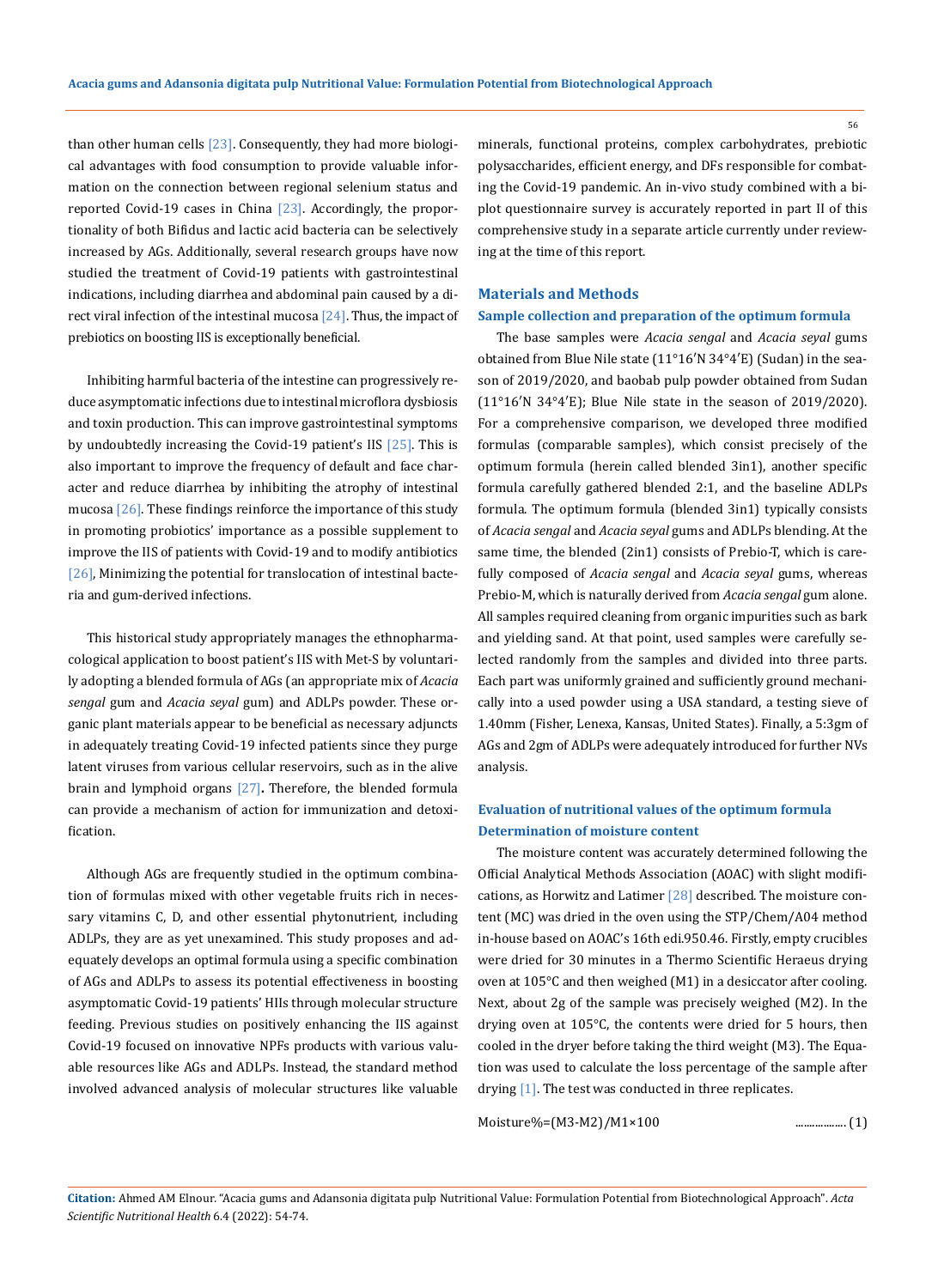Where M1 is the weight of the empty crucible, M2 is the weight of the crucible and the raw sample, and M3 is the weight of the crucible and the dried sample.

#### **Determination of ash content**

The ash content was determined using in-house method No. STP/Chem/A02 based on AOAC 17th Edi. sub-component 923.03 [29]. About two gm of the sample were placed in the crucible that was accurately weighed (W1) and accurately weighed (W2), then ignited at 550°C in a Heracus electronic muffle furnace (Carbolite CSF 1200) for overnight, cooled in a desiccator and weighed (W3). Total ash% calculated as in Equation  $[2]$ . The experiment was done in three replicates.

Total Ash % =(W3-W1)/(W2-W1)×100 ......................(2)

Where W1 is the weight of the empty crucible, W2 is the weight of the crucible + sample, and W3 is the weight of the crucible + sample after sufficiently drying.

### **Determination of mineral content**

The particular mineral contents (calcium, magnesium, potassium, sodium, zinc, copper, and cadmium) and heavy elements (Arsenic, Mercury, Cadmium, antimony, lead, stanum, zinc, selenium, chromium, manganese, phosphorus, copper, and ferum) are accurately determined using the Microwave Digestion/Inductively Coupled Plasma described by Baker,  $[30]$  and Miller  $[31]$ , with slight modifications. After drying with the oven at 105°C until a constant weight was obtained, they added 2 mL of 35%  $\rm H_2O_2$  and  $5$ mL of 65% HNO<sub>3</sub> at 200°C in a closed microwave system (Cem-MARS Xpress, Australia), allowing pre-digestion of the sample for 30 minutes. Then, mineral concentrations were analyzed by ICPoptical emission spectroscopy (ICP-MS; Varian-Vista, Australia) by completing the digested sample volumes with ultra-deionized water to 20 mL. The metal concentration in this study was calculated (ICP-MS), which is calculated by Equation [3].

Metal concentration=(µg/L)/W×V ..........(3)

Where  $\mu g/L$  is the ICP-MS value in parts per billion (ppb); W is the weight of the sample per gram (0.5g), and V is the volume of sample dilution (25 mL).

#### **Determination of protein content and amino acid profile**

We carefully analyzed the protein content using in-house method No. STP/Chem/A03 based on AOAC 16<sup>th</sup> sub-component 981.10 [32,33], with slight modification, weigh to the nearest 0.5 to 2g before adding 15 ml of  $\rm{H}_{2}SO_{4}$ , at 420°C for 1.5h in the Kjeldahl method, in which digestion, distillation, and titration are involved. In this process, all nitrogen is converted to ammonia by digestion with a mixture of concentrated sulfuric acid  $\rm (H_2SO_4)$  and concentrated orthophosphoric acid  $(\rm{H}_{3}PO_{4})$  containing copper sulfate and potassium sulfate  $(K_2SO_4)$  as a catalyst. The ammonia (NH<sub>3</sub>) released after alkalinization with sodium hydroxide is steam distilled into boric acid  $\rm (H_3BO_3)$  and titrated with hydrochloric acid (HCl). The amino acid profile is determined using water ACCQ-TAG amino acid analysis, according to Bougatef., *et al*. [34]. sample preparation (6NHCL hydrolysate). Firstly, the defatted samples were weighed (0.1-0.2g) into a hydrolysate test tube. Then, a 5ml of 6 NHCL was added before the stopper, sealed the hydrolysate test tube tightly placed the sample into the container, and closed tightly. The container was heated in the oven at 110°C for 24 hours after cooling down samples to room temperature. After that, the samples were transferred to the 100 ml volumetric flask through the filter funnel and added 400 µl of 50µmole of AABA (Internal standard) into the volumetric flask which makes up to 100ml with deionizing water. Finally, we filtered and aliquoted through a syringe filter into a screw neck vial by pipetting 01µl of sample for derivatization into a centrifuge tube. Inject the derivatization sample. The obtained amino acid composition was also used for the calculation of the chemical score, as shown in Equation  $[4]$ .

Amino acids (mg/100g)=(mg of amino acid content in the sample)/((mg same amino acid in reference protein)×100) .........[4]

#### **Determination of carbohydrate**

The carbohydrate (CHO's) content is typically determined using in-house method No. STP/Chem/A03 based on prominence food analysis; theory and practice,  $2<sup>nd</sup>$  sub-component [35]. Then, the final value of 'CHO's is calculated and presented in Equation [5] below:

vailable CHO's (g/100g)=100-{[Ash]+[Moisture]+[Fat]+[Protein]+ [Dietary Fibre]} .........(5)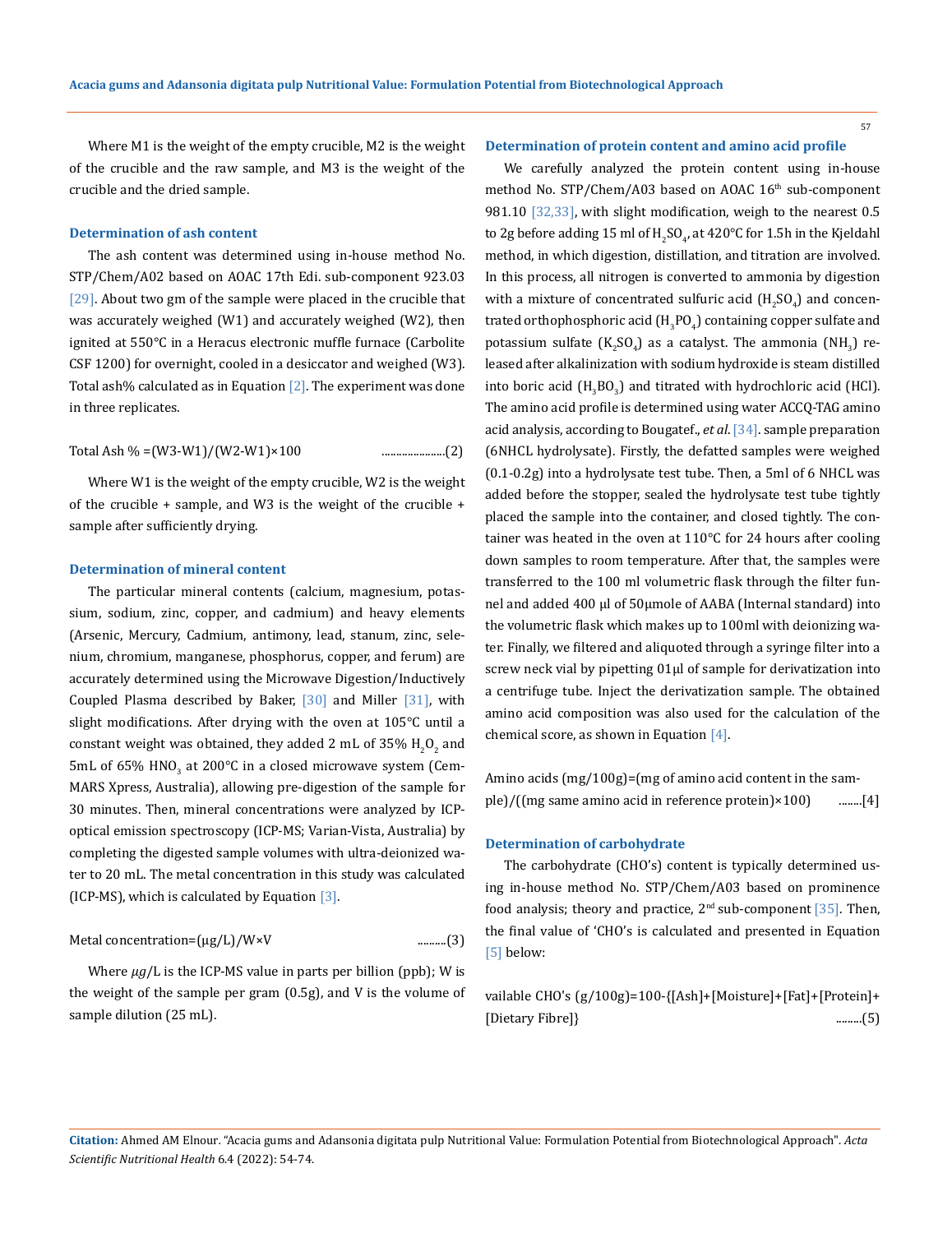### **Determination of a reduced sugar profile**

The in-house method wisely determines the reducing sugar profile.  $STP/Chem/A10$  is typically based on AOAC  $16<sup>th</sup>$  Edi. 967.21<sup>[36]</sup> using the alkaline ferricyanide method. The procedure uses a single reagent composed of 0.34gm of potassium ferricyanide, 5gm of potassium cyanide, and 20gm of sodium carbonate dissolved in one liter of water. About 0.1mL of 1% sample solution was added to 4.0 mL of reagent, then heated in a boiling water bath for 10 minutes and cooled. Thermo Scientific Multiskan® GO, Model 1119200, Serial No. 1510-00000C, UV/VIS Spectrophotometer, Multiplate reader Finland, was used to measure absorbance at 420 nm. Finally, the curve of different sugar concentrations is plotted against absorbance to calculate the reducing sugar content as arabinose.

#### **Energy determination**

The potential energy was investigated by in-house method No. STP/Chem/A01 based on Pearson's chemical analysis of foods (6<sup>th</sup> Edition, page 578). The gross energy content was uniquely determined by accurate calculation from carbohydrate, crude fat, and crude protein contents gently using the 'at water's conversion factors promptly using the mathematical Equation [6] as persistently follows:

Energy (kCal/g)=(4 kCal/g×Crude protein+(9 kCal/g×Crude fat)+(4 kCal/g×Carbohydrate) ..........(6)

# **Determination of crude fiber content**

The crude fiber content of generous samples under intensive study is properly determined according to AOAC [37] using a subcomponent, in-house method, Ref. No. STP/Chem/A08, based on AOAC 16th Edi. 962.409, using an enzymatic-gravimetric method-MES-TRIS. Buffer, digestion, filtration, washing, drying, and combustion are involved. Then, proceed as for insoluble DFs determination through instruction to combine the filtrate and water washings in prepared 600 ml tall-form beakers before weighing beakers with a combined solution of filtrate and water washings, and estimate volumes. Add four volumes of preheated 95% EtOH at 60°C. Then, use a portion of 60% EtOH to rinse the filtering flask from IDF determination. Alternatively, adjust the weight of the combined solution of filtrate and water washings to 80 by adding  $_{2}$ O and adding 320 mL of 60°C absolute ethanol (95%).

#### **Statistical Analysis**

All measurements were carried out in triplicate for each of the selected samples. The average and standard deviation (SD) of effective means were calculated. The observed data were analyzed using Minitab ® version 18 sophisticated software for one-way analysis of observed variance. All values were presented as an efficient means of triplicates ± SD and compared using Fisher's least significant difference. An appropriate level of  $p \leq 0.05$  was intentionally used to indicate precisely significant differences among the selected samples.

#### **Results and Discussion**

#### **Evaluation of the nutritional values of the optimum formula**

Tables 1-4 present the results of the comprehensive investigations, including physical, chemical, and other crucial biological behavior of the optimum formula blended from AGs (*Acacia senegal* and *Acacia seyal*) and ADLPs. An overview of the procedure is depicted in figure 1.

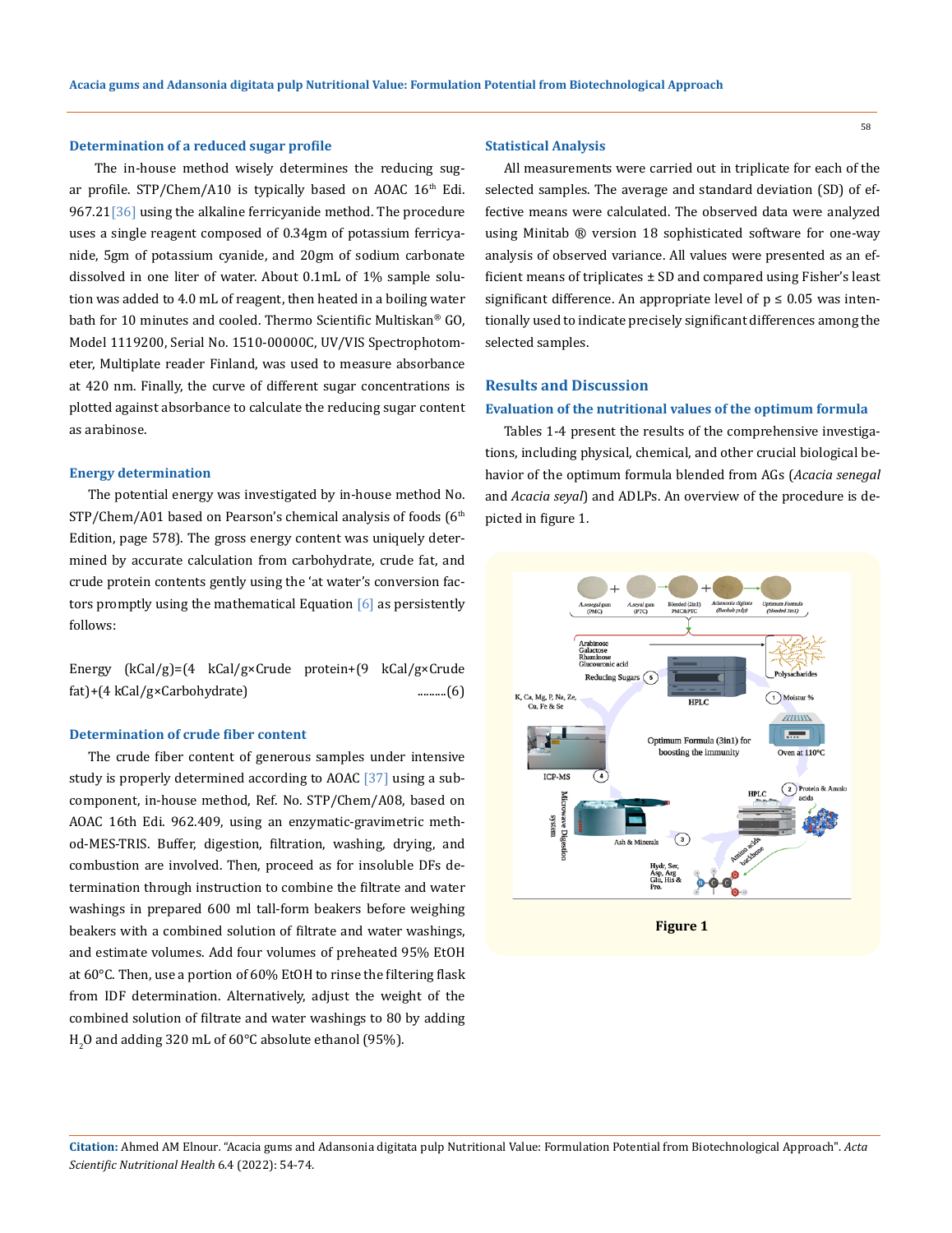# **Physicochemical composition of the optimal formula Proximate values**

Table 1 shows the proximate values (PVs) per 100g of the optimum formula analyzed in this study. The PVs in the optimum formula of AGs were comparable to the proximate composition of the respective ADLPs blended (1in1)*.* All three samples were typically found to be nutritionally active. The AGs samples' energy was found to have a mean value of 340.67 kcal/100g, while that of ADLPs blended (1in1) had a mean value of 350.12 kcal/100g (Table 1). These findings are within the range of values (282.03 to 454.11 kcal/100g for ADLPs blended (1in1)) reported in Eke's [38]. Analysis of variance showed significant differences ( $p \le 0.05$ ) between the blended (3in1) and the blended (2in1) samples. Therefore, the nutritional values of the three samples are found to be significantly ( $p \le 0.05$ ) different.

#### **Moisture and Ash Content**

The moisture content for blended (3in1), blended (2in1), and baobab pulp is found to be between 10.57 to 11.50%, with an outstanding value of 11% for (blended 3in1) and 11.5% for blended (2 in1) samples (Table 1). Ali and Daffalla [39] and Lelon., *et al*. [40] recorded a higher range of 14.5% to 15.2%, respectively, for AGs. However, the mean values reported here are relatively similar to the mean value of 9.16% to 10.30% reported by Aluko [39]. Statistical analysis showed a significant difference ( $p \le 0.05$ ) in moisture content between the formulas. Thus, moisture content falls within the international specifications range of (13%-15%) for AGs.

The average ash content was instantly found to be 3.48%, 4.0%, and 4.5% for blended (2in1), ADLPs blended (1in1), and blended (3in1) samples, respectively (Table 1). In this efficient manner,

| <b>Nutritional Values</b>           | <b>PMC</b> and PTC<br>(Blended 2 in 1) | <b>ADLPs</b><br>(Blended 1 in 1) | Optimum formula<br>(Blended 3 in 1) |  |
|-------------------------------------|----------------------------------------|----------------------------------|-------------------------------------|--|
|                                     | Mean $\pm$ S. D                        |                                  |                                     |  |
| Moisture (%)                        | $11.51 \pm 0.150^{\circ}$              | $10.57 \pm 1.02^b$               | $11.0 \pm 1.350^{\circ}$            |  |
| Total Ash (%)                       | $3.48 \pm 0.0050$ <sup>c</sup>         | $04.5 \pm 0.3000^{\circ}$        | $4.0 \pm 1.2000$ <sup>b</sup>       |  |
| Fat $(g/100gDW)$                    | $0.0133 \pm 0.0059$ <sup>c</sup>       | $0.30 \pm 0.0223$ <sup>a</sup>   | $0.30 \pm 0.0019^{\circ}$           |  |
| Cholesterol $(g/100gDW)$            | N.D.                                   | $0.1 \pm 0.00120^{\circ}$        | $0.1 \pm 0.0015^{\circ}$            |  |
| Prebiotic Polysaccharide (g/100gDW) | $84.00 \pm 2.15^{\circ}$               | $80 \pm 3.20000$ <sup>c</sup>    | $88.61 \pm 3.1210^a$                |  |
| Protein $(g/100gDW)$                | $2.363 \pm 0.0058$ <sup>c</sup>        | $2.5 \pm 0.11200$ <sup>b</sup>   | $3.34 \pm 0.12100^{\circ}$          |  |
| Carbohydrate $(g/100gDW)$           | $84.34 \pm 4.577$ <sup>b</sup>         | $78.40 \pm 2.000$ <sup>c</sup>   | $86.32 \pm 3.1120^a$                |  |
| Energy ( $k$ cal/100g)              | $340.67 \pm 3.155^{\circ}$             | $322.5 \pm 5.200$ <sup>c</sup>   | $350.12 \pm 5.210^{\text{a}}$       |  |
| Soluble DFs $(g/100gDW)$            | $84 \pm 30.45000^{\rm b}$              | $48 \pm 1.30000$ <sup>b</sup>    | $87 \pm 2.123500^{\circ}$           |  |
| Insoluble DFs (g/100gDW)            | $1.865 \pm 0.0050$ <sup>c</sup>        | $6.73 \pm 1.023$ c               | $12.62 \pm 2.100^a$                 |  |
| Crude fiber $(g/100gDW)$            | $0.0133 \pm 0.0058$ <sup>c</sup>       | $12.62 \pm 1.300^{\rm b}$        | $12.82 \pm 1.700^a$                 |  |
| Acid Insoluble Residue (g/100gDW)   | $0.9100 \pm 0.0120^{\rm b}$            | $0.90 \pm 0.0110^c$              | $0.95 \pm 0.01560^{\circ}$          |  |

**Table 1.** Chemical characterization of the optimal formula consists precisely of blended *Acacia seyal* and *Acacia senegal* gum (PMC and PTC) powder and ADLPs powder.

\*Mean value ± SD in raw, followed by different superscript small letters, accurately shows the significant difference (p ≤ 0.05) compared between rows. PMC: *Acacia Sengal* Gum (commercial), PTC: *Acacia Seyal* Gum (commercial), ADLPs: is *Adansonia Digitata* pulp powder, and N.D.: Not Detectable.

direct results obtained are precisely above the effective mean of 2.5%, reported by Ali and Daffalla  $[39]$ , and higher than the values of 3.16% and 3.56% obtained by Lelon., *et al*. [40] for AGs. However, ash content levels between the formulas are found to be significantly ( $p \leq 0.05$ ) different. In addition, the blending process significantly ( $p \le 0.05$ ) influenced the ash content.

# **Dietary fibers (DFs)**

The aqueous solutions of the final optimum formula (blended 3in1) sample are rich in DFs. The DFs were exposed correctly at 57%, while blended 2in1 and ADLPs blended (1in1) reported an exceptional value of 1.865% and 48%, respectively (Table 1). These findings are precisely within the effective range of Mariod's  $[41]$  recent results, which reported 85% dissolvable DFs of AGs. However,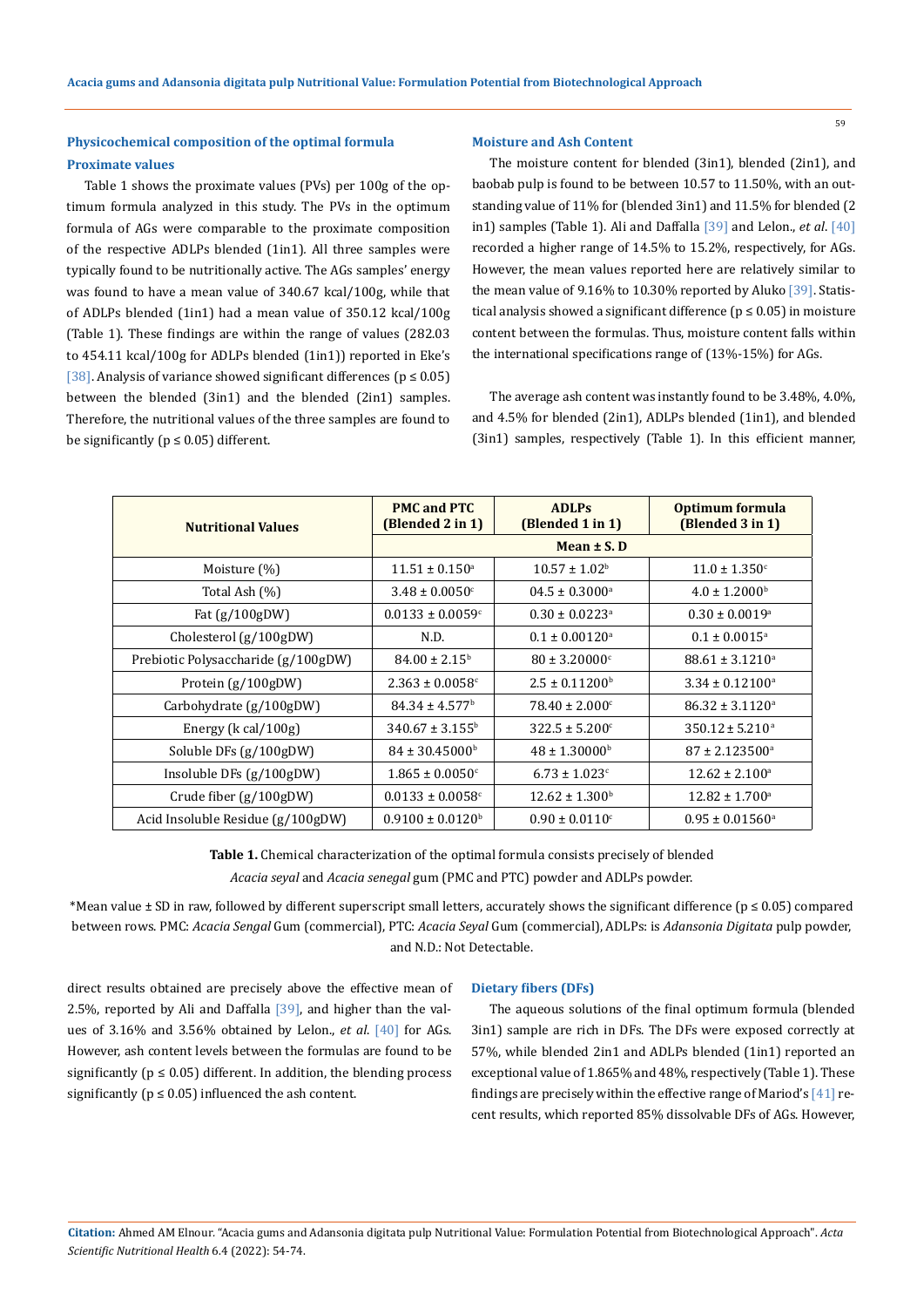the values are higher by about 6% of the values given by Gadour., *et al*. [42] for ADLPs blended (1in1). Between samples, analysis of variance revealed significant differences ( $p \leq 0.05$ ) between the formula elements where blended 3in1 (the optimum formula) showed the highest soluble DFs and Insoluble Dietary Fibers (IDFs) content. Recent findings by Conte and Toraldo  $[43]$  show that DFs and prebiotic help manipulate microbial patterns to reduce inflammation and strengthen the HIIs response to Covid-19 infection.

#### **Polysaccharides and Carbohydrate content**

There is the visible presence of prebiotic polysaccharides (PPs) in all selected samples of the optimum formulas. The premium PPs contents of the AGs (blended 2in1) sample revealed 84%, and that of the optimum formula (blended 3in1) was found to be higher with a median value of 88.61% (Table 1). The results agree with Cao and co-workers  $[44]$  use qualitative analysis and provide evidence that polysaccharide consumption has therapeutic effects on mild and ordinary Covid-19 patients because of their lung cleansing effect through a detoxifying decoction mechanism. Chen and co-workers  $[45]$  studied the anti-activity of pulmonary fibrosis (PFs) in the lungs. They reported the underlying mechanisms of polysaccharides in preventing or treating PFs in Covid-19 patients.

The samples showed a minimum value of 78.40% and a maximum value of 86.32%, with significant ( $p \le 0.05$ ) variations among the three different carbohydrate content samples. ADLPs blended (1in1) samples show 78.40% of CHO's (Table 1). The fair value of AGs (blended 2in1) was precisely 84.34%, which is significant (p ≤ 0.05) lower compared to the value of 86.32% for the optimum formula (blended 3in1) sample. This result is more extraordinary than the value of 62.58% for ADLPs blended (1in1) reported by Gurashi., *et al*. [46] related to fruit shape, types, and locations. The variation in chemical properties between the optimum formula components is mainly because of synergistic differences.

Latterly, Wei., *et al*.[47] used quantitative analysis and identified that the carbohydrate antigens (CA,125) significantly increase the levels of human epididymis in Covid-19 patients. Several researchers have also identified the effect of glycosylated SARS-CoV-2 spike (S) protein modeling and simulation for preventing and treating Covid-19 [48-51]. Furthermore, they confirmed that the S1 domain of Covid-19 spike glycoprotein interacts with the human CD26 as the immunoregulatory factor for hijacking and virulence.

Interestingly, the positive affecting of CHO's on Met-S patients has been intensively studied. For example, Kim [52] reported that the carbohydrate/glycan-recognizing proteins/molecules could contribute to virus evolution toward host tropism. Pillay., *et al*. [53] used qualitative analysis and identified that the consumption of CHO's improved the athlete's health care to (92%) when suspecting Covid-19. Finally, CHO's- CHO's interactions have correlated blood antigens' susceptibility to SARS-CoV-2 due to modulation of sialic acid-containing receptors on the host cell [54]. Thus, their findings suggest that our formula is a promising alternative superfood supplement against viral disease during an epidemic. Similar results were also reported by Steinman [55], reporting that the neurological abilities of the Covid-19 vaccination can directly help immune response due to complex carbohydrate consumption and can successfully prevent life-threatening disease. Hence, further study is needed to uncover the detail of CHO's phenomenon against Covid-19.

#### **Protein composition**

The results show that the optimum formula's protein content (blended 3in1) samples correctly were 3.34%, while AGs (blended 2in1) and ADLPs blended (1in1) samples were marginally lower with an intermediate value of 2.36 and 2.50% protein, respectively. It can be positively identified that the protein levels in the major component of the optimum formula (blended 3in1) were efficiently found to be significantly ( $p \le 0.05$ ) different. The average protein content in the component of the optimum formula was 2.4 and 3.34%, respectively, which is comparable to the AGs' protein values, which vary appreciably from 1.3 to 3.0%, as previously reported by many scholars [39,56-63]. These results have implications in understanding the relationship between protein and formulated products. The findings are within the range of the recent results of Aluko., *et al*. [64], who reported 3.23% to 3.53% protein for ADLPs blended (1in1) obtained from the three Tanzania locations but were higher than the values of 3.5% given by Oyeleke., *et al*. [65]. Recently, Wallace [66] observed that protein has a vital role in the calcium channel blocking (CCB) mechanism, leading to downstream suppression of nuclear factor-Kβ, interleukin-6, c-reactive protein, and other endocrine disrupters. The author observed the role of protein in regulating kidney potassium loss and its impact on promoting vitamin D functionality among over 600 enzymatic reactions, including those that contributed to the immune and in-

**Citation:** Ahmed AM Elnour*.* "Acacia gums and Adansonia digitata pulp Nutritional Value: Formulation Potential from Biotechnological Approach". *Acta Scientific Nutritional Health* 6.4 (2022): 54-74.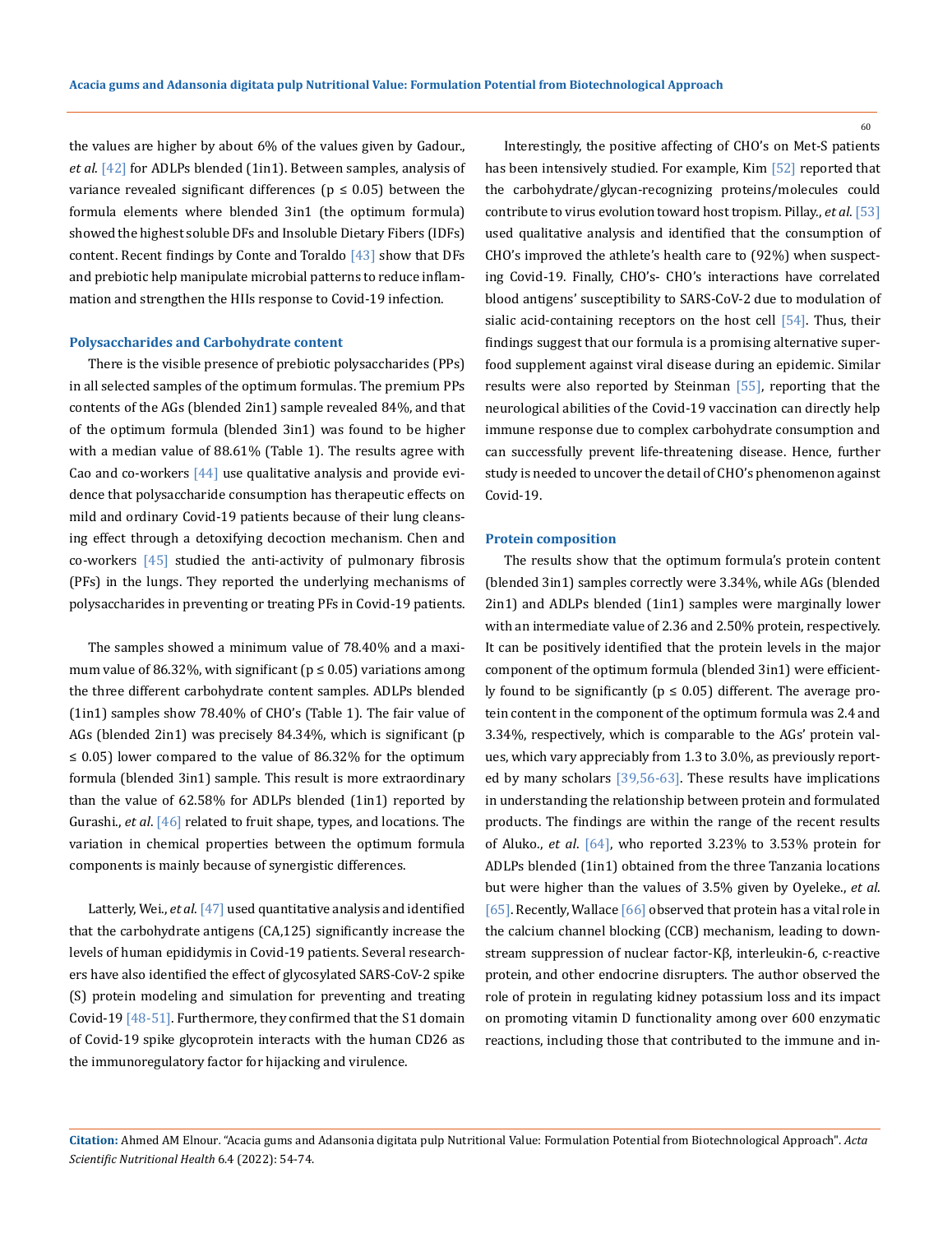flammatory responses exhibited by Covid-19 patients. Thus, this effect may have important implications for protein on immunocompromised patients in the fight against the Covid-19 pandemic.

### **Fat and Cholesterol levels**

As illustrated in table 1, the essential fats and elevated cholesterol levels of the optimum formula from blended (3in1) were found to efficiently be 0.30%, which is significantly ( $p \le 0.05$ ) higher compared to the mean of 0.0133% for AGs blended (2 in1) samples. Osman [67] reported a similar mean value of 0.30% for ADLPs blended (1in1). Oyeleke., *et al*. [65] reported a slightly higher mean value of 0.4 to 1.70% fat for ADLPs blended (1in1). Interestingly, in all samples, both fats and cholesterol levels have the same pattern, except AGs (blended 2in1), containing no cholesterol and fats. Thus, superfood supplements with low dietary fatty acids (DFAs) are highly recommended for obese or diabetic Covid-19 patients. However, a high intake of DFAs affected the gut microbiome by increasing intestinal permeability. For example, Gleeson., *et al*. [68] studied the relationship between obesity, Covid-19, and innate immunometabolism and affirmed that meta-flammarion, an obesity-associated factor, increased the host response to a novel viral pathogen. Thus, diets with low-fat foods are beneficial for Covid-19 patients.

Other researchers identified that DFAs positively impact Covid-19 infection outcomes in vulnerable individuals with metabolic syndrome (Met-S) diseases. Also, they provided evidence that a cytokine storm, lungs, and intestine have been targeted by Covid-19, which increased the mortality rate. Therefore, the high intake of DFAs affected the gut microbiome by increased intestinal permeability. Thus, food supplements with low dietary fats are highly recommended for obese or diabetic Covid-19 patients. Thus, they spent more time under ventilator systems than regular patients [69-72]. This illustrates one of many possible AGs applications blended with ADLPs that can boost the HIIs. For example, an aqueous solution of ADLPs exhibited anti-Met-S have reflected anti-inflammatory, weight loss, hypolipidemic, renal, hypoglycemic, hepatic and cardio-protective activities [17,73]. Hence, a biotechnological approach for formulating AGs and ADLPs is necessary.

In previous studies, an aqueous solution of ADLPs blended (1in1) has been shown to typically exhibit anti-Met-S, which naturally has positive anti-inflammatory, successful weight loss, hypolipidemic, renal, hypoglycemic, hepatic, and cardio-protective activities [17,73]. These results are positive and warrant further research into the use of blending technology for boosting-up, immunocompromised patients to fight Covid-19 disease.

#### **Evaluation of mineral content of the optimum formula**

Table 2 shows the mineral composition of AGs (blended 2in1), ADLPs blended (1in1), and blended (3in1) optimum formula. Overall, all samples' mineral content naturally varies according to the sample species, the blended ratio, and the blended process (Table 2). The macro elements such as adequate calcium (Ca), potassium (K), magnesium, phosphorus (P), and sodium (Na) were significantly ( $p \le 0.05$ ) higher in the optimum formula (blended 3in1) compared adequately to all other samples under the comprehensive study.

#### **Calcium content**

The calcium concentration of blended (2in1), ADLPs blended (1in1), and the optimum formula (blended 3in1) samples, respectively, have a mean value of 0.9343.6, 68.20, and 68.54 g/100gDW. These consistent results are moderately deeper than the nutritional value of 0.70g/100g DW calcium for AGs reported by Yebeyen., *et al*. [63] and 0.375 to 0.43g/100g ADLPs blended (1in1) reported by Muthai., *et al*. [74] and Stadlmayr., *et al*. [75], respectively.

Sufficient evidence from several prospective cohort studies of Abdel Massih., *et al*. [76] indicated that calcium served as an ion channel inhibitor for preventing cellular transfection early in Covid-19 patients. This was confirmed by Jayaseelan [76], and Sun., *et al*. [77] found that CCBs were significantly associated with Covid-19 patient treatment. Thus, serum calcium has been associated with the clinical severity and prognosis of patients with Covid-19.

#### **Potassium content**

The potassium (K) content of the optimum formula (blended 3in1) samples was miraculously found to be 70.56 g/100gDW, which is significantly ( $p \le 0.05$ ) higher compared to the mean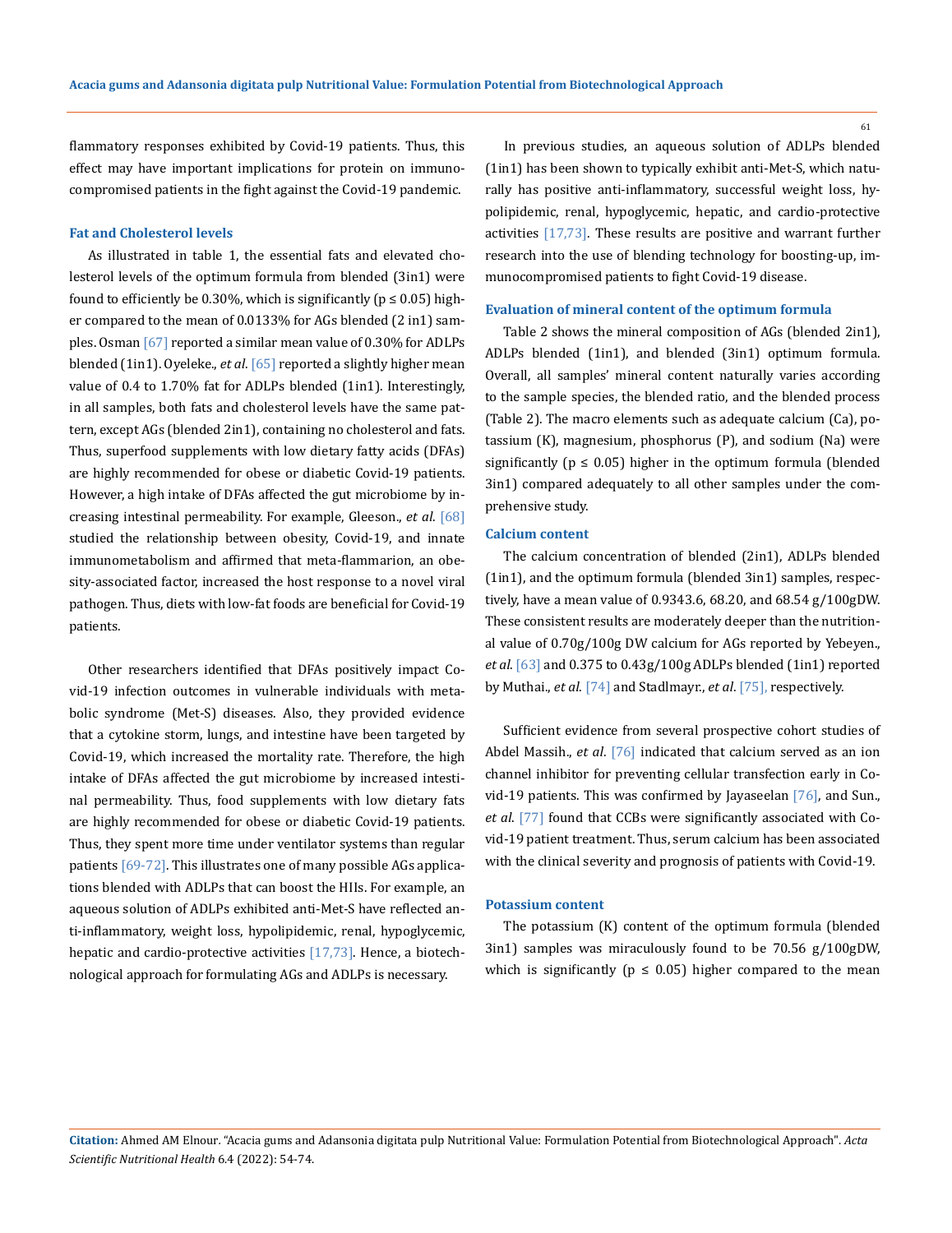|               | <b>PMC and PTC (Blended 2in1)</b>                | <b>ADLPs (Blended 1in1)</b>                 | <b>Optimum formula (Blended 3in1)</b> |  |  |
|---------------|--------------------------------------------------|---------------------------------------------|---------------------------------------|--|--|
| <b>Metals</b> | Mean $\pm$ S. D                                  |                                             |                                       |  |  |
| Calcium       | (g/100gDW)<br>$0.9343.0 \pm 0.0200$ <sup>c</sup> | (g/100gDW)<br>$68.20 \pm 2.50$ <sup>c</sup> | (g/100gDW)<br>$68.54 \pm 3.12^b$      |  |  |
| Potassium     | $0.2359.02 \pm 0.050$ <sup>c</sup>               | $70.22 \pm 4.30^b$                          | $70.56 \pm 2.35^{\rm a}$              |  |  |
| Magnesium     | $0.1654.01 \pm 0.0300$ <sup>c</sup>              | $16.52 \pm 4.80^b$                          | $16.60 \pm 4.80^{\circ}$              |  |  |
| Phosphorus    | $0.0301 \pm 0.00100$ <sup>c</sup>                | $11.50 \pm 2.500^a$                         | $11.50.00 \pm 3.70^a$                 |  |  |
| Sodium        | $0.0408 \pm 0.00100$ <sup>b</sup>                | $31.90 \pm 1.200^{\circ}$                   | $31.40 \pm 4.80^{\circ}$              |  |  |
| Zinc          | 0.000122c                                        | $1.8 \pm 0.11000$ <sup>b</sup>              | $1.9.00 \pm 0.14$ <sup>a</sup>        |  |  |
| Copper        | 0.000116c                                        | $1.6 \pm 0.10130^b$                         | $19.19 \pm 2.100^{\text{ a}}$         |  |  |
| Iron          | 0.000122c                                        | $9.3 \pm 1.14200^{\rm b}$                   | $15.12 \pm 1.812^a$                   |  |  |
| Selenium      | 0.000004c                                        | $0.036 \pm 0.005^{\text{a}}$                | $0.037 \pm 0.005^{\text{a}}$          |  |  |
| Mercury       | 0.0000028c                                       | $0.05 \pm 0.0020$ <sup>a</sup>              | $0.050 \pm 0.005^{\text{a}}$          |  |  |
| Arsenic       | 0.0000020c                                       | $0.015 \pm 0.002$ <sup>a</sup>              | $0.011 \pm 0.003$ <sup>a</sup>        |  |  |
| Lead          | 0.000001c                                        | $0.02 \pm 0.0120^{\text{a}}$                | $0.02 \pm 0.012$ <sup>a</sup>         |  |  |
| Cadmium       | N.D.                                             | $0.0133 \pm 0.003$ <sup>a</sup>             | $0.0113 \pm 0.002$ <sup>ab</sup>      |  |  |
| Antimony      | N.D.                                             | $0.0123 \pm 0.001$ <sup>a</sup>             | $0.0123 \pm 0.004$ <sup>a</sup>       |  |  |
| Tin           | N.D.                                             | $0.040 \pm 0.0020$ <sup>a</sup>             | $0.040 \pm 0.001$ <sup>a</sup>        |  |  |

**Table 2.** Mineral's profile of the optimal formula consists precisely of *Acacia seyal* and *Acacia senegal* gum (PMC&PTC) powder and ADLPs powder.

\*Mean value ± SD in raw, followed by different superscript small letters, shows the significant difference (p ≤ 0.05) compared between rows. PMC: *Acacia sengal* gum (commercial), PTC: *Acacia seyal* gum (commercial), ADLPs: is *Adansonia Digitata L* pulp powder, and N.D.: Not detected.

value of 70.22g/100gDW for ADLPs blended (1in1) samples (without gum). However, the K concentration of only AGs (blended 2in1) was significantly lower than the average value of 0.2359 g/100gDW compared to both blended samples. Stadlmayr., *et al*. [75], Abdullahi., *et al*. [78], and Eke., *et al*. [38] reported a significantly lower mean value of 1.006g/100gDW, 0.240g/100 DW, and 0.125 g/100gDW of potassium, respectively, for pure ADLPs blended (1in1). The difference in potassium content and other metals investigated in this study can be attributed to factors, including the locations, quantification methods, and blending process.

Consequently, this study convincingly shows that the blending technology of organic bioactive compounds positively affects the potassium content of the optimum formula against Covid-19. Potassium (K)'s potential applications in potential Covid-19 patients' effective treatment have been widely described by Chen., *et al*. [79]. They reported (using a multinational case-control study) that the

high prevalence of hypokalemia (low level of K+) among Covid-19 patients is correlated with renal potassium loss due to degradation of Angiotensin-Converting Enzyme 2, which can cause severe acute respiratory syndrome Covid-19. Hence, K+ is hugely recommended to be consumed by patients with Covid-19. A study of therapeutic agents for immune transfer factors by Ferreira., *et al*. [80] found that potassium, zinc, selenium, ascorbic acid, vitamin-E, and ferulic acid are associated with the prevention and improvement of Covid-19 symptoms.

62

#### **Magnesium content**

As shown in table 2, the optimum formula (blended 3in1) is reliably found to contain precisely 16.60g/100gDW magnesium, which is slightly higher than 16.52g/100gDW Mg found in the ADLPs blended (1in1) (without gum) samples. On the other hand, the samples prepared from AGs (blended 2in1) scientifically showed the lowest average value by 0.1654g/100gDW compared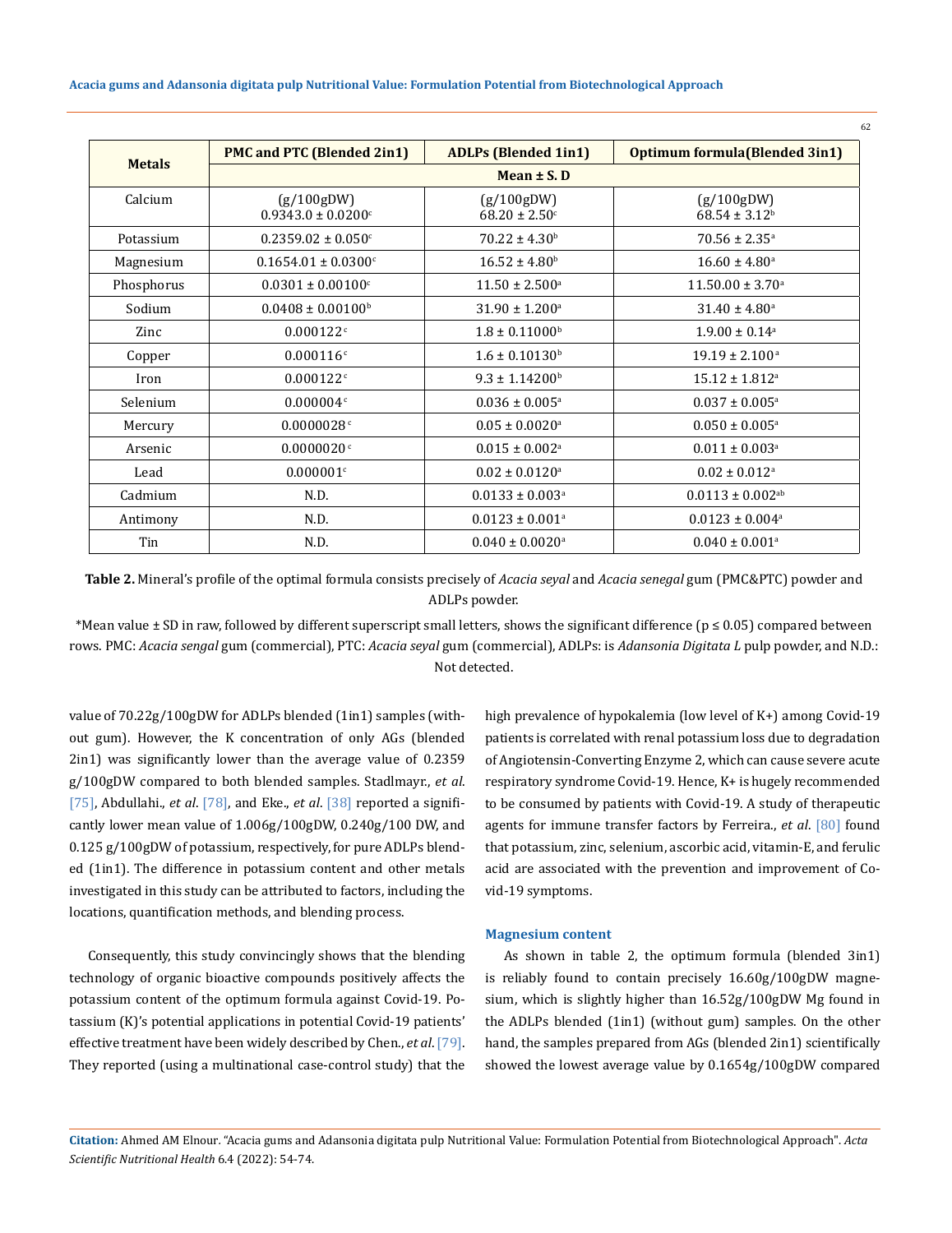to the blended samples. This remarkable result remains double the excellent value of 0.201g/100g DW reported by Yebeyen., *et al*. [63] for AGs, but lower in comparison with the value of 0.23g/100g and 0.019g/100g DW reported by both Muthai., *et al*. [74] and Eke., *et al*. [38] for ADLPs blended (1in1) respectively. In addition, Iotti., *et al*. [81] confirmed some pathogenesis of Covid-19 patients due to magnesium deficiency, such as a drop in T-cells. This argument is consistent with Alkhatib's [82] findings, suggesting those trace elements, including magnesium, zinc, iron, selenium, and copper derivatives, from Functional Foods, translated into protection against respiratory viral infections and Covid-19.

### **Phosphorus content**

The phosphorus (P) content of both the optimum formula (blended 3in1), and ADLPs blended (1in1), comparable samples were found to receive the same average of 11.50g/100gDW graciously. In favorable comparison, AGs (blended 2in1) samples showed merely 0.0301g/100gDW potassium. Analysis of variance revealed significant differences ( $p \leq 0.05$ ) between the blended and non-blended samples. This research represents the first step toward a more profound understanding of the phosphorus level in blended and non-blended samples. Kinuthia., *et al*. [83] recorded significantly lower mean values of 0.11g/100gDW for ADLPs blended (1in1).

However, the mean values reported here were significantly higher than the mean value of 0.6 g/100gDW for AGs indicated by Yebeyen., *et al*. [63]. The outcome of various experiments during element detection concludes that the titration methods had some limitations based on comparing our results obtained in ICP-MS with those detected in advanced instrumental techniques. Hence, one exciting area of future research is to examine ICP-MS methods as a standard benchmark in blended technology due to their accuracy. The recent findings by Bigley., *et al*. [84] Phosphorus (P) can be used as a stereoselective variant of the phosphodiesterase by developing a chemo-enzymatic strategy from *Pseudomonas diminuta* utilizing facial enabled isolation of the pure-diastereomer or remdesivir drug. Thus, there is still a great deal of work to be done in this area of biological application of phosphorus and its mechanism on vaccines and boosting the immune systems.

#### **Sodium content**

Both sample formulas (blended 3in1) and ADLPs blended (1in1) samples were found to contain similar values of 31.4 and 31.90g/100gDW sodium (Na), with an average value of 31.65g/100gDW, while AGs (blended 2in1) samples showed the minimum average value, 0.0408g/100g DW of sodium. Statistical analysis demonstrated a significant difference ( $p \le 0.05$ ) in sodium content between the blended and non-blended samples. These findings are not within the range of the previous results of Kinuthia., *et al*. [83], who reported 0.1g/100g DW sodium for ADLPs blended (1in1), and Yebeyen., *et al*. [63], who reported 0.01g/100g DW for AGs. Further study is still required for sodium profiling using ICP-MS rather than titration methods. Meanwhile, Post., *et al*. [85] demonstrate the link between sodium intake and mortality rate in Chinese. Because of their high sodium intake confirmed that the MR due to Covid-19 infections among Chinese was very low compared to other countries worldwide.

#### **Trace elements**

Our most intriguing finding is precisely that the essential trace elements, namely copper, iron (Fe), zinc, and selenium (Se), were assuredly found to be 19.19, 15.12, 1.9, and 0.0037g/100g DW for the optimum formula (blended 3in1) sample compared to AGs blended (2in1) which were free from all these TEs (Table 2). Thus, the appropriate TEs levels in the two blended samples were significantly ( $p \le 0.05$ ) different. These consistent findings adequately support the fundamental concept of blending between the AGs and ADLPs in presidential terms of 3in1 blending to properly support the remarkable generation of an optimum formula for developing the HIIs.

These accurate results are undoubtedly in good agreement with the fundamental value of 0.001g/100gDW reported by Yebeyen., *et al*. [63], excluding non-detectable traces of Zn, Cu, Pb, Cd, Co, Ni, Mn, and Cr. An important aspect to remember when designing the optimum formula and running the experiments is the concentration of heavy metals formulated according to the FDA and WHO specifications, so that the final products are healthy for human consumption. The TEs in our optimum formula are compatible with those obtained from the FDA's standard requirement, as reported earlier by Talebi., *et al*. [86]. The specific values used for each metal are summarized in table 2. Kieliszek and Lipinski [87] describe how TEs, such as selenium, improve immune function against poliovirus in adults with low selenium levels. In a similar context, Jayawardena., *et al*. [88] and Razzaque [89] reported the beneficial effects of oral zinc supplement (a trace element) on the immune response of older adults, suggesting the critical role of TEs for balanced immune response.

**Citation:** Ahmed AM Elnour*.* "Acacia gums and Adansonia digitata pulp Nutritional Value: Formulation Potential from Biotechnological Approach". *Acta Scientific Nutritional Health* 6.4 (2022): 54-74.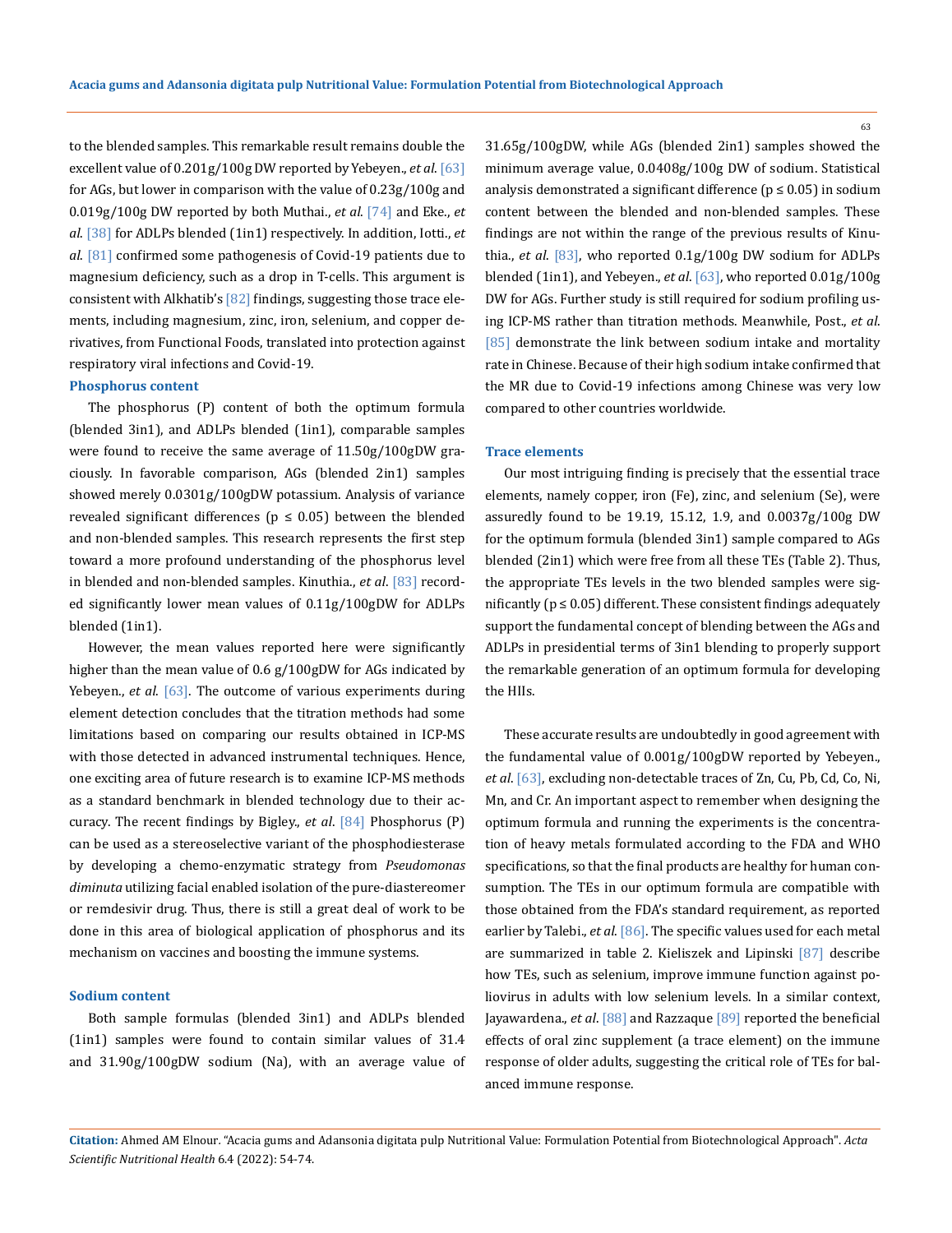#### **Evaluation of protein content and AAs in the optimum formula**

Table 3 shows AAs in AGs (blended 2in1), ADLPs (1in1), and the optimum formula blended (3in1). Overall, the AAs content in inter prepared samples varies tremendously according to the blended process and sample species. The total Essential Amino Acids (EAAs) content of the optimum formula (blended 3in1) was found to be  $96.27g/100gDW$ , which is significantly ( $p \le 0.5$ ) higher than the earned averages for ADLPs blended (1in1) (31.41/100gDW) and AGs (2in1) (42.11g/100gDW) samples respectively. The determined values for None Essential Amino Acids (NEAAs) are 32.16g/100gDW, 51.63g/100gDW, and 85.07g/100gDW for AGs (blended 2in1), ADLPs (1in1), and optimum formula (blended 3in1).

#### **Hydroxyproline and serine content**

The serine levels (18.45g/100gDW) in the optimum formula were fortunately found to be significantly ( $p \le 0.05$ ) higher compared to all the NEAAs found in the extensive study. Ibrahim., *et al*. [90] recorded a low value of 3.37g/100gDW of serine for ADLPs blended (1in1) compared to the 18.45g/100gDW of serine for our optimum formula due to blending. The hydroxyproline content of the optimum formula (blended 3in1) samples was 30.17g/100gDW, while that of AGs blended (2in1) was relatively lower at 22.07g/100g DW. Hydroxyproline is negligible in many plants' food sources, including ADLPs blended (1in1), as Wu [91] highlighted.

| Amino acid        | <b>PMC and PTC (Blended 2in 1)</b> | <b>ADLPs (Blended 1in1)</b>        | <b>Optimum formula (Blended3in1)</b> |  |  |
|-------------------|------------------------------------|------------------------------------|--------------------------------------|--|--|
|                   | Mean $\pm$ S. D                    |                                    |                                      |  |  |
|                   | (g/100gDW)                         | (g/100gDW)                         | (g/100gDW)                           |  |  |
| Hydroxyproline    | $22.07 \pm 0.513^b$                | N.D.                               | $30.17 \pm 0.122$ <sup>a</sup>       |  |  |
| Histidine         | $2.30 \pm 0.608$ hij               | $2.23 \pm 0.058$ uvw               | $13.50 \pm 0.71$ <sup>gh</sup>       |  |  |
| Isoleucine        | $1.57\pm0.321^{\mathrm{wxy}}$      | $2.23 \pm 0.057$ uvw               | $3.77 \pm 0.150$ st                  |  |  |
| Leucine           | $7.17 \pm 0.577^{jkl}$             | $4.37 \pm 0.116$ qrst              | $12.4 \pm 0.460^{\rm gh}$            |  |  |
| Lysine            | $2.60 \pm 0.346$ <sup>t</sup>      | $1.73 \pm 0.058$ <sup>vwx</sup>    | $3.80 \pm 0.100$ st                  |  |  |
| Cysteine          | N.D.                               | $0.90 \pm 0.100$ yzaa              | $0.95 \pm 0.012$ yzaa                |  |  |
| Methionine        | $0.11 \pm 0.010^{za}$              | $0.197 \pm 0.006$ <sup>za</sup>    | $0.32 \pm 0.020$ <sup>za</sup>       |  |  |
| Tyrosine          | $1.80 \pm 0.100$ <sup>vwxy</sup>   | $7.70 \pm 0.173$ <sup>klmno</sup>  | $9.50.43 \pm 0.40$ <sup>f</sup>      |  |  |
| Phenylalanine     | $1.83 \pm 0.056$ vwxy              | $4.53 \pm 0.231^{pqrst}$           | $8.27 \pm 0.21$ <sup>klmn</sup>      |  |  |
| Threonine         | $1.80 \pm 0.100$ l vwxy            | $2.70 \pm 0.17^{\rm th}$           | $8.7 \pm 0.52$ <sup>klm</sup>        |  |  |
| Valine            | $2.93 \pm 0.058$ pqrst             | $4.83 \pm 0.057$ pqrst             | $9.47 \pm 0.35$ ijk                  |  |  |
| <b>Total EAA</b>  | 44.18                              | 31.41                              | 96.27                                |  |  |
| Arginine          | $1.33 \pm 0.058$ <sup>xyz</sup>    | $7.70 \pm 0.17$ <sup>klmno</sup>   | $14.44 \pm 0.15$ ef                  |  |  |
| Glutamine         | $5.43 \pm 0.404$ <sup>opqrst</sup> | $6.60 \pm 0.17$ <sup>mnopq</sup>   | $11.31 \pm 0.29^{\rm hij}$           |  |  |
| Asparagine        | $9.40 \pm 0.265$ jk                | $6.43 \pm 0.058$ <sup>mnopqr</sup> | $14.83\pm0.14^{\rm ef}$              |  |  |
| Proline           | $11.23 \pm 0.58$ hij               | $2.370 \pm 0.38$ <sup>t</sup>      | $11.87 \pm 0.81^{\rm hi}$            |  |  |
| Serine            | $16.57 \pm 0.57$ <sup>d</sup>      | $3.37 \pm 0.29$ <sup>th</sup>      | $18.45 \pm 0.44$ <sup>ec</sup>       |  |  |
| Alanine           | $4.10 \pm 0.17^{\rm{rst}}$         | $3.47 \pm 0.29$ <sup>th</sup>      | $7.67 \pm 0.19$ <sup>klmno</sup>     |  |  |
| Glycine           | $3.57 \pm 0.115$ <sup>th</sup>     | $2.667 \pm 0.41$ <sup>t</sup>      | $6.50 \pm 0.25$ <sup>nopqr</sup>     |  |  |
| <b>Total NEAA</b> | 51.63                              | 32.16                              | 80.87                                |  |  |

**Table 3:** Amino acid composition of the optimal formula consists precisely of *Acacia seyal* and

*Acacia senegal* gum (PMC and PTC) powder and ADLPs powder.

\*Mean value **±** SD in raw, followed by different superscript small letters, shows the significance (p ≤ 0.05) compared between rows. PMC: *Acacia sengal* gum (commercial), PTC: *Acacia seyal* gum (commercial), ADLPs: *Adansonia Digitata* pulp powder; EAA: Essential Amino Acids and NEAA: None essential amino acids.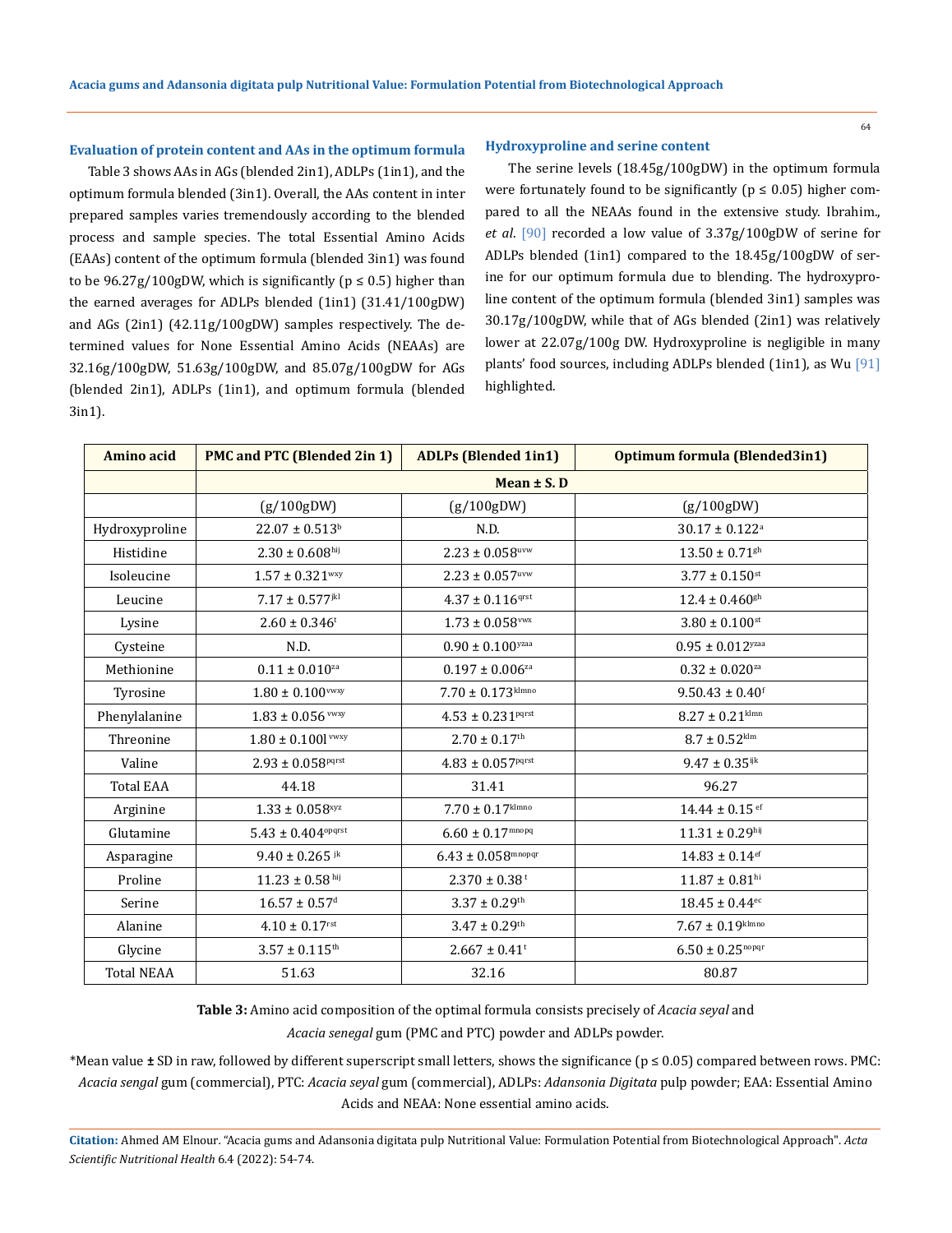However, as León de Pinto., *et al*. [92] reported, about 18% of the AGs component is characteristically rich in hydroxyproline, serine, and threonine. This fact supports the importance of blending with AGs to obtain the rich optimum formula blended (3in1). Thus, hydroxyproline and serine have broad potential applications as antiviral agents. Interestingly, Wu [91] reported a positive effect of hydroxyproline in promoting the immunological defense of individuals against not only coronavirus but also several other infectious diseases caused by fungi, bacteria, and parasites, due to its boosting mechanism of the IIS by enhancing the metabolism and functions of the immune system cells.

#### **Asparagine and arginine content**

In this extensive study, both asparagine and arginine content classified under the critical term "NEAA" were 14.44g/100gDW for the optimum formula (blended 3in1). The optimal NEAAs levels among blended and non-blended samples are significantly (p ≤ 0.05) different. These excellent results are positively within the range of 1.30 and 9.40g/100gDW of arginine and asparagine, respectively, reported by Salem., *et al*. [93] for AGs; and higher than the values of 6.30 and 9.21g/100gDW of arginine and asparagine, respectively, obtained by Ibrahim., *et al*. [90] for ADLPs blended (1in1). Gambardella., *et al*. [94] reported that arginine's role is crucial for boosting the 'individual's IIS by controlling a list of Met-S such as hypertension, aging, peripheral artery, diabetes mellitus, and ischemic heart disease. Similar results were reported by Arisan., *et al*. [95], confirmed that Peptidyl Arginine Deiminases have essential roles in-host responses to SARS-CoV-2 and therapeutic targets Covid-19 due to the post-translational deamination mechanisms. Thus, a formula with high arginine may be essential for treating and controlling the Covid-19 pandemic.

#### **Glutamine, histidine, and proline**

Glutamine for the blended (3in1), histidine, and proline for AGs were the same average of 11.28g/100gDW, respectively. No significant differences ( $p \leq 0.05$ ) between the glutamine, histidine, and proline were observed among the specific samples of the optimum formula (blended 3in1) and AGs blended (2in1). However, Salem., *et al*. [93] reported a mean value of 5.20, 10.90, and 11.60g/100gDW of glutamine, proline, and histidine, respectively, for AGs. Ibrahim., *et al*. [90] reported similar results (2.14, 7.94, and 12.23g/100gDW) of histidine, proline, and glutamic acid, respectively, for ADLPs blended (1in1), which may explain the similarity of these AAs between the two different types of formula. Chen., *et al*. [96] confirmed that several AAs, including proline arginine, glycine, glutamine, taurine, and tryptophan, can react to Reactive Oxygen Species; therefore, can regulate immune responses against Covid-19 by enhancing epithelial barriers. For instance, Mirza., *et al*. [97] suggest that the histidine and asparagine inhabited papain-like proteases (PLpro) by the innate immune response during SARS-CoV-2 infection are, consequently, considered crucial antiviral targets for Covid-19. M., *et al*. [98] identified that serine-441, histidine-296, and aspartic acid-345 are considered active binding sites of Transmembrane Serine Protease 2 (TMPRSS2) phytochemicals, which can inhibit Covid-19. According to Cengiz., *et al*. [97], feeding supplemented glutamine to Covid-19 patients during the early period could result in fewer ICU visits and a shorter hospital stay. Furthermore, they confirmed that glutamine boosts the IIS by inhibiting inflammatory responses. Thus, this study contributes valuable contributions as the blended formula can help uncompromized people during the Covid-19 pandemic.

#### **Alanine, phenylalanine, and threonine**

After rigorous investigation, it was correctly observed that the exceptional value of alanine (7.67g/100gDW), phenylalanine (8.27g/100gDW), and threonine (8.70g/100gDW) for the optimum formula (blended 3in1), in addition to arginine (7.70g/100gDW) for ADLPs blended (1in1), were insignificant ( $p \le 0.05$ ) between essential and non-essential AAs. Consistent results indicated that phenylalanine, alanine, and threonine mean values for AGs were 3.80, 4.00, and 6.80 g/100gDW, respectively. Salem., *et al*. [93] compared the relatively higher values of alanine (5.06g/100gDW), phenylalanine (5.65g/100gDW), and threonine (8.78g/100gDW). Remarkably, Aktas., *et al*. [99] reported the role of several AAs, including phenylalanine, glycine, tyrosine, and asparagine, as headliner AAs in the interactions between arbidol as an antivirus drug and the binding domains of spike glycoproteins in the SARS-CoV2. Huang., *et al*. [100] reported observations on aminotransferase levels of both alanine and asparagine. They summarized that the lowest albumin level (hypoalbuminemia) is always associated with severe Covid-19 cases; therefore, albumin infusion's therapeutic value during Covid-19 is urgently explored at the earliest

**Citation:** Ahmed AM Elnour*.* "Acacia gums and Adansonia digitata pulp Nutritional Value: Formulation Potential from Biotechnological Approach". *Acta Scientific Nutritional Health* 6.4 (2022): 54-74.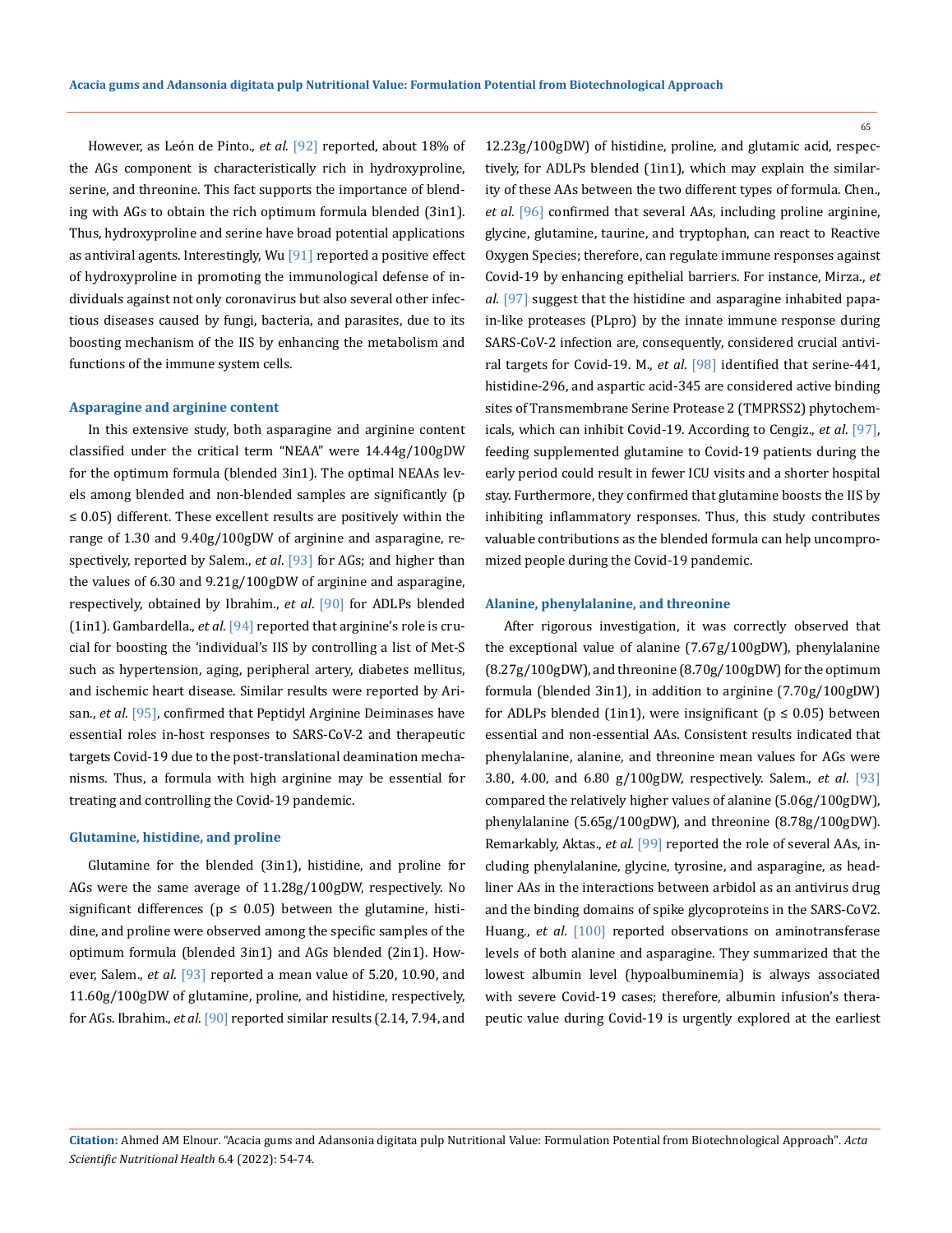stage of infection. Wang., *et al*. [101] reported threonine's effect on suppressing cytokine storm, inflammation, alleviating pulmonary edema, and decreasing fever among Covid-19 patients.

Based on the data analysis, it is possible to generate some hypotheses about the synergistic effect of alanine on boosting the innate immune system among metabolic syndrome (MeT. S) patients during the Covid-19 pandemic. Alanine has a positive impact on diagnoses of the Covid-19 patient associated with Met-S; for instance, Kang., *et al*. [102] confirmed that obese people are more vulnerable to be affected by Covid-19 they considered a potential risk factor of the prognosis. Moreover, Li., *et al*. [103] suggested that cardiovascular disease patients were at a most decisive risk factor for both massive and bad prognosis and during Covid-19. Thus, comprehensive medical care must be directed toward patients with CVD during Covid-19. Riebeling., *et al*. [104] approved that both threonine and serine serve as receptors interaction as Protein Kinase 1 (RIPK1), which is primary critical mediation of inflammation cell death regulation. They identified that RIPK1 inhibition would facilitate RIPK1-dependent organ damage in Met-S patients associated with; kidney failure, stroke, systemic inflammatory response syndrome, myocardial infarction, and systemic inflammatory response syndrome.

Asparagine, cysteine, serine, leucine, threonine, and glutamine can be adequately considered as the direct binding of antiviral drugs against Covid-19; they efficiently serve as the main protease polymerase inhibitors  $[105]$ . Hence, these AAs groups have an essential role in the Covid-19 pandemic, and therefore, its re-formulation in the blend of AGs and ADLPs is exceptionally crucial.

#### **Valine and leucine**

Valine and leucine levels of AGs and ADLPs as non-blended samples were similar, typically getting the exact value of 4.67g/100gDW, while the optimum formula (3in1) samples showed double the modest values of 9.47g/100gDW for valine and 12.4g/100gDW for leucine. The average values for valine and leucine from AGs blended 2in1 (3.80, 4.90, and 9.50g/100gWD) respectively, as reported by Salem., *et al*. [93], are considered significant compared to the values of (5.31, 5.49, and 5.63g/100gDW) of valine, leucine, and phenylalanine, respectively, confirmed by Ibrahim., *et al*. [90]. For ADLPs blended (1in1) samples. These values are relatively lower than the result of the optimum formula (3in1) samples.

The human Amino Peptidase N-gene can be prevented only during the conversion of alanine to valine; therefore, a broad spectrum of exclusive APN domains critically occurs for coronavirus binding [106]. These merits result in valine having broad potential applications for boosting the IIS. Moreover, Shi., *et al*. [107] confirmed that valine could also serve as insoluble intercellular aggregates against Covid-19 development.

# **Glycine**

The glycine and phenylalanine content of AGs and prepared samples were similar, meticulously maintaining the same average of  $3.65g/100gDW$ , which was significantly ( $p \le 0.05$ ) different from the mean values of 3.78g/100gDW for the optimum formula (blended 3in1). There are clear benefits to glycine as a superfood supplement, particularly during the Covid-19 period. Evans., *et al*. [108] reported the synergistic effect of glycine during food processing. They approved no destruction or even a change during the integration between glycine, threonine, asparagine, and glutamine due to reacting between free AAs and free carboxyl groups of lysine arginine and with histidine imidazolyl group to create resistant force enzymatic cleavage using a peptide-type linkage. Thus, these phenomena can be achieved by only blended technology.

#### **Evaluation of reducing sugar in the optimum formula**

Reducing the sugar content of the optimum formula (blended 3in1) revealed the most significant concentration of arabinose precisely. As presented in (Table 4), the arabinose content of ADLPs blended (1in1) and the optimal formula (blended 3in1) samples were reasonably found to be 48.23g/100gDW and 49.97g/100gDW, respectively. In remarkable contrast, the AGs (blended 2in1) samples demonstrated significantly more limited outstanding values of 2.27g/100gDW of arabinose than the optimum formula (blended 3in1). Analysis of variance proved significant differences ( $p \le 0.05$ ) among all samples. These favorable results agree with Lopez., *et al*. [ $109$ ], who reported a mean value of 30.3 and 47.60 g/ $100$ gDW, respectively, for *Acacia senegal* and *Acacia seyal* gum. Similarly, Menzies., *et al*. [110] reported an average of 24 to 29g/100gDW of arabinose for *Acacia senegal* gum and 41 to 45g/100gDW arabinose for *Acacia seyal* gum, which may explain the similarity of the reducing sugar content of the two other types of gum. Similar re-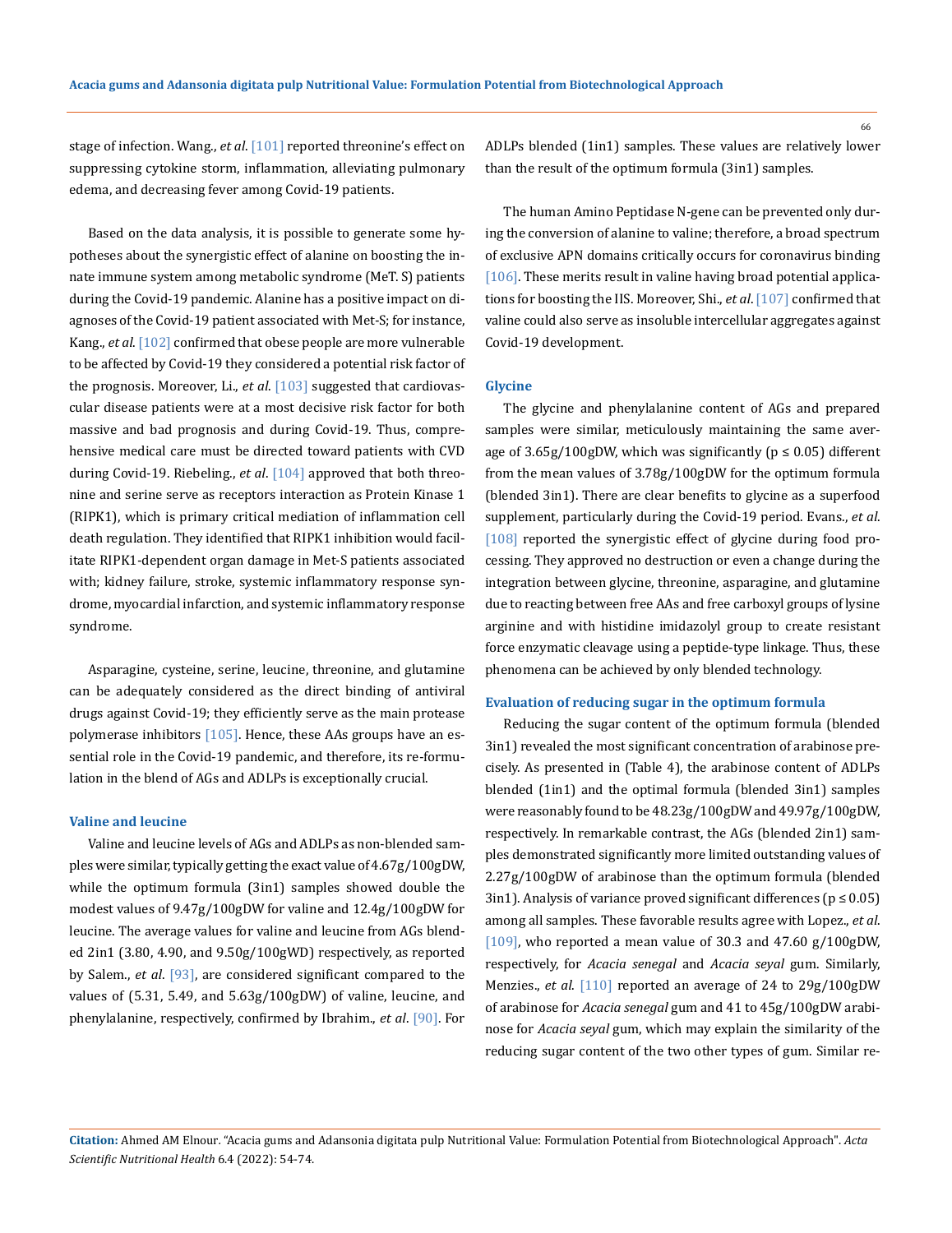sults are also achieved by Alba., *et al*. [111], who reported a mean value of 2.1g/100gDW of arabinose for ADLPs blended (1in1). Thus, the blending of AGs with ADLPs has helped scale up arabinose concentration. In this process, a great deal of understanding has been gained about arabinose as an ingredient against covid-19 as described by Schwarz., *et al*. [112], who confirmed that the arabinose residue as carried by juglanin at 2.3μM could serve as potent inhibitors of the three channels against Covid-19.

### **Galactose content**

The galactose content of AGs blended (2in1) and the optimum formula (blended 3in1) samples were 36.96 and 37.17g/100gDW, respectively. These unique consistency findings are within the effective range of the published results of Lopez., *et al*. [109], who reported 35.8 to 36.9g/100gDW galactose for *Acacia senegal* and *Acacia seyal* gum but are higher than the values of 36g/100gDW and 42g/100gDW galactose, respectively, reported by Menzies., *et al*. [110]. Alba., *et al*. [111] reported the same mean value of 0.90 g/100gDW for galactose regarding ADLPs blended (1in1). Within each sample, the analysis of variance showed significant differences ( $p \le 0.05$ ) between the samples. Relevant to galactose, the three samples proved to be slightly different. Galactose and rhamnose content of ADLPs blended (1in1) samples showed the same range of 0.94 to 0.95g/100gDW, with an average value of 0.95g/100gDW. The levels of galactose and rhamnoses in the ADLPs blended (1in1)

| <b>Reducing</b>  | <b>PMC and PTC (Blended 2in1)</b> | <b>ADLPs (Blended 1in1)</b>   | <b>Optimum formula (Blended 3in1)</b> |
|------------------|-----------------------------------|-------------------------------|---------------------------------------|
| <b>Sugar</b>     | Mean $\pm$ S.D.                   |                               |                                       |
| Arabinose        | (g/100gDW)                        | (g/100gDW)                    | (g/100gDW)                            |
|                  | $48.23 \pm 0.58$ <sup>b</sup>     | $2.27 \pm 0.28$ <sup>k</sup>  | $49.97 \pm 0.58$ <sup>a</sup>         |
| Galactose        | $36.96 \pm 1.3$ <sup>c</sup>      | $0.95 \pm 0.12$               | $37.16 \pm 0.59$ <sup>c</sup>         |
| Rhaminose        | $16.39 \pm 0.59i$                 | $0.95 \pm 0.15$ <sup>1</sup>  | $17.16 \pm 0.60$ <sup>h</sup>         |
| Glucouronic acid | $19.19 \pm 1.30$ <sup>g</sup>     | $27.27 \pm 0.56$ <sup>e</sup> | $32.237 \pm 1.50$ <sup>d</sup>        |
| Fructose         | $0.093 \pm 0.002$ <sup>m</sup>    | $3.57 \pm 0.23$               | $3.63 \pm 0.23j$                      |
| Glucose          | $N.D$ (< 0.001)                   | $3.70 \pm 0.17$ <sup>j</sup>  | $3.76 \pm 0.11$ <sup>j</sup>          |
| Sucrose          | $N.D$ (< 0.001)                   | $22.16 \pm 0.59$ <sup>f</sup> | $22.16 \pm 0.60$ <sup>f</sup>         |
| Maltose          | $N.D$ (< 0.001)                   | $N.D$ (< 0.001)               | $N.D$ (< 0.001)                       |
| Lactose          | $N.D$ (< 0.001)                   | $N.D$ (< 0.001)               | $N.D$ (< 0.001)                       |

**Table 4:** Reducing sugars content of the optimal formula consists precisely of *Acacia seyal* and *Acacia senegal*  gum (PMC and PTC) powder and ADLPs powder as g/100gDW.

*\*Mean value* ± SD in raw, followed by different superscript small letters, shows the significant difference (p ≤ 0.05) compared between rows. PMC: *Acacia sengal* gum (commercial), PTC: *Acacia seyal* gum (commercial), ADLPs: *Adansonia Digitata* Pulp Powder; EAA: Essential Amino Acids and NEAA: None Essential Amino Acids.

were slightly ( $p \le 0.05$ ) different.

# **Glucuronic acid**

The presence of glucuronic acid (GUA) in all selected samples of the optimum formula indicated that all samples produced acidic sugar (glucuronic acid) acid content of AGS (blended 2in1) samples was ordinarily found to be precisely 19.19 g/100gDW, and that of ADLPs blended (1in1) prepared samples was found abundantly to be 27.27g/100gDW. In fundamental contrast, the likely result is relatively more admirable than the median value of 32.24g/100gDW of glucuronic acid for blended (3in1) (Table 4). Analysis of variance indicated significant differences ( $p \le 0.05$ ) among all identified samples. Table 4 shows that the blending process significantly affected the glucuronic acid content. Visible results accurately showed here were comparable to the nutritional values between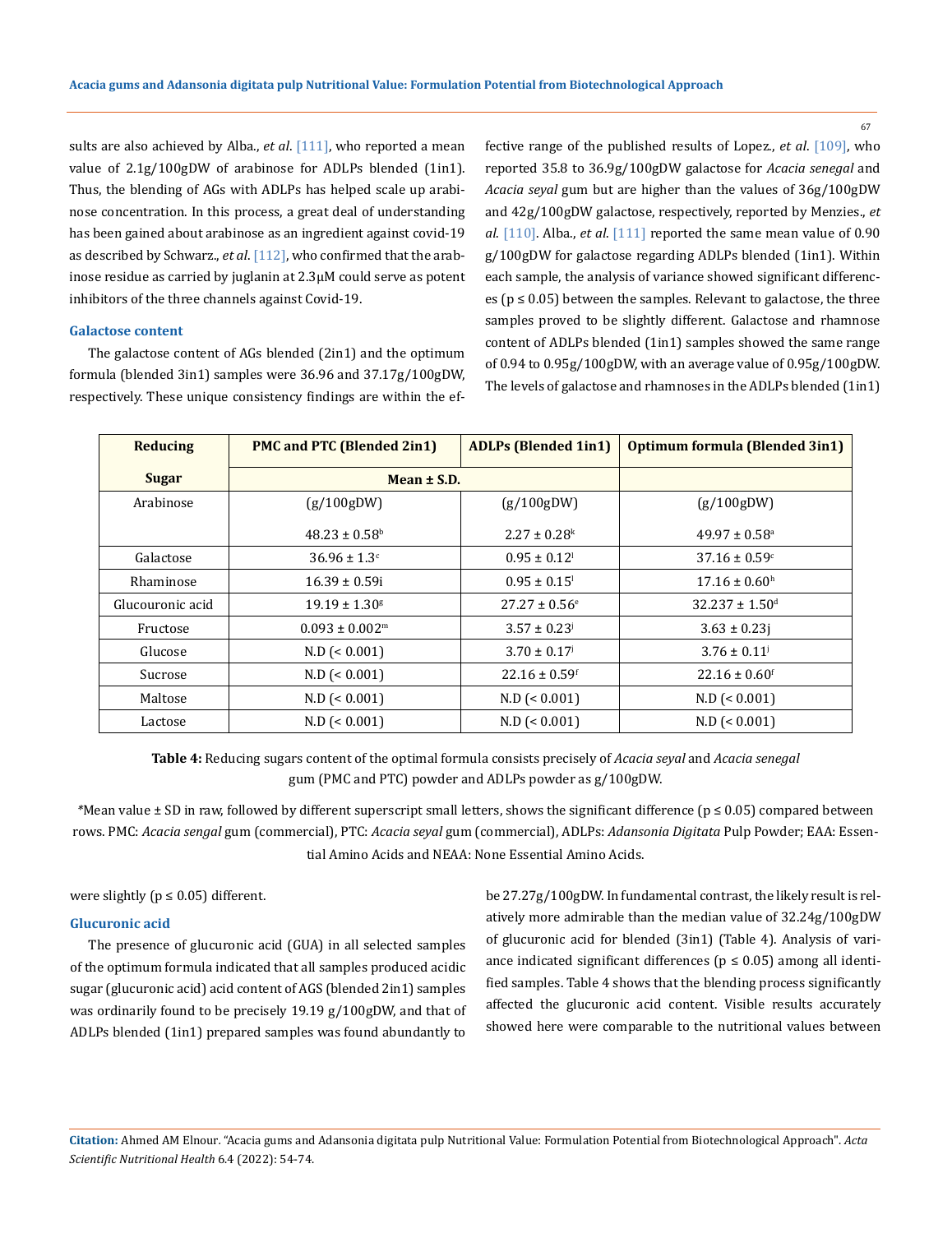6.7g/100gDW to 17.40g/100gDW reported for *Acacia seyal* and *Acacia senegal* gum by Lopez., *et al*. [109]. It is also similar to the mean value of 30.2g/100gDW glucuronic acid for ADLPs blended (1in1) reported by Alba., *et al*. [111]. Some critical applications of glycoproteins against Covid-19 can be seen in the role of a codon in the genetic code  $[113]$ . The only other work considering the importance of GUA as an antiviral. For example, Jin., *et al*. [114] reported that glucuronic acid as glycoproteins combined with human Angiotensin-Converting Enzyme 2 serve as critical targets for preventing and treating Covid-19 patients.

#### **Sucrose content**

The sucrose content of the optimum formula aqueous solution was highly acidic (sucrose). Table 4 shows that the sucrose content of ADLPs blended (1in1) and the optimum formula (3in1) samples typically receive the same mean value, 22.17g/100gDW. However, slight differences in the sucrose content were justly observed among both selected samples. The mean sucrose concentration for ADLPs blended (1in1) and the optimum formula (3in1) samples  $(22.17g/100gDW)$  were significantly ( $p \le 0.05$ ) higher compared to that for AGs (blended 2in1) samples (less than 0.001). Concerning the reducing sugars, independent samples from AGs (blended 2in1) revealed a precise minimum value of 0.95 g/100gDW of rhamnose, and maximum values of 16.39 and 17.16g/100gDW for both ADLPs blended (1in1) and the optimum formula blended (3in1), respectively, with significant (p 0.05) variations among the three diverse blended samples from the same source.

Fructose and glucose content: As illustrated in Table 4, the fructose and glucose content of the ADLPs blended (1in1) and the optimum formula (blended 3in1) samples typically vary from 3.57 to 3.77g/100gDW with an average value of 3.67g/100gDW. Comprehensive analysis of variance instantly revealed no significant differences ( $p \le 0.05$ ) between the blended and non-ADLPs samples. Likely results indicate precisely that the fructose and glucose content of selected AGs samples approximately approached zero (0.00 to 0,093 g/100gDW), while that of the optimum formula (blended 3in1) sample approached 3.63g/100gDW. Both fructose and glucose levels in the three selected samples were significantly ( $p \le$ 0.05) different. Finally, as an ultimate conclusion obtained in this comparative study, maltose and lactose were undetected.

#### **Conclusion**

This comprehensive study, conducted for the first specific time, properly presents an extensive investigation of the AGs blending with ADLPs as a prospective solution for the possible fight against the Covid-19 pandemic. Overall, several vital molecular structures/ essential micronutrients, such as carbohydrate, functional protein, necessary minerals (potassium, calcium, magnesium, phosphorus, and sodium), AAs (hydroxyproline, arginine), sugars, prebiotic, and TEs (zinc, iron, copper, and selenium), are undoubtedly found in the optimum blended formula which has been scientifically demonstrated to traditionally have critical roles in generously supporting the human innate immune system (HIIs) and reducing the risk of asymptomatic infections. Besides, all the essential nutrients traditionally have leading roles inadequately supporting antiviral defenses and antivirals, especially zinc and selenium, which seem extremely important for this active role. Therefore, it would seem prudent for people to eagerly consume adequate amounts of vital nutrients to positively enhance their IIS to help them deal with infectious pathogens if they become infected. Furthermore, this comprehensive study's key findings convincingly portray a significant economic benefit since consuming a healthful diet of diverse and varied plant-based and animal-based foods naturally aligning with the current healthy eating protocol would best support the human IIS. Based on these results, it can be concluded that the AGs blended with ADLPs constitute a natural source of potential superfood support for the human IIS that could be beneficial in imbacting the Covid-19 pandemic and the prevention of many other viral diseases.

#### **Acknowledgments**

This research is supported by the postdoctoral scholarship merit programme from the Islamic Development Bank (IsDB) (grant number ID: 2020-276278). The authors also acknowledge the International Institute for Halal Research and Training (INHART) and Biotechnology Engineering Department, IIUM, for laboratory facilitation during the postdoctoral fellowship. The author also would like to thank Savanna life and Perfect life companies (Sudan/UAE) groups for offering commercial gum samples.

# **Conflict of Interest**

The authors declare that there is no conflict of interest.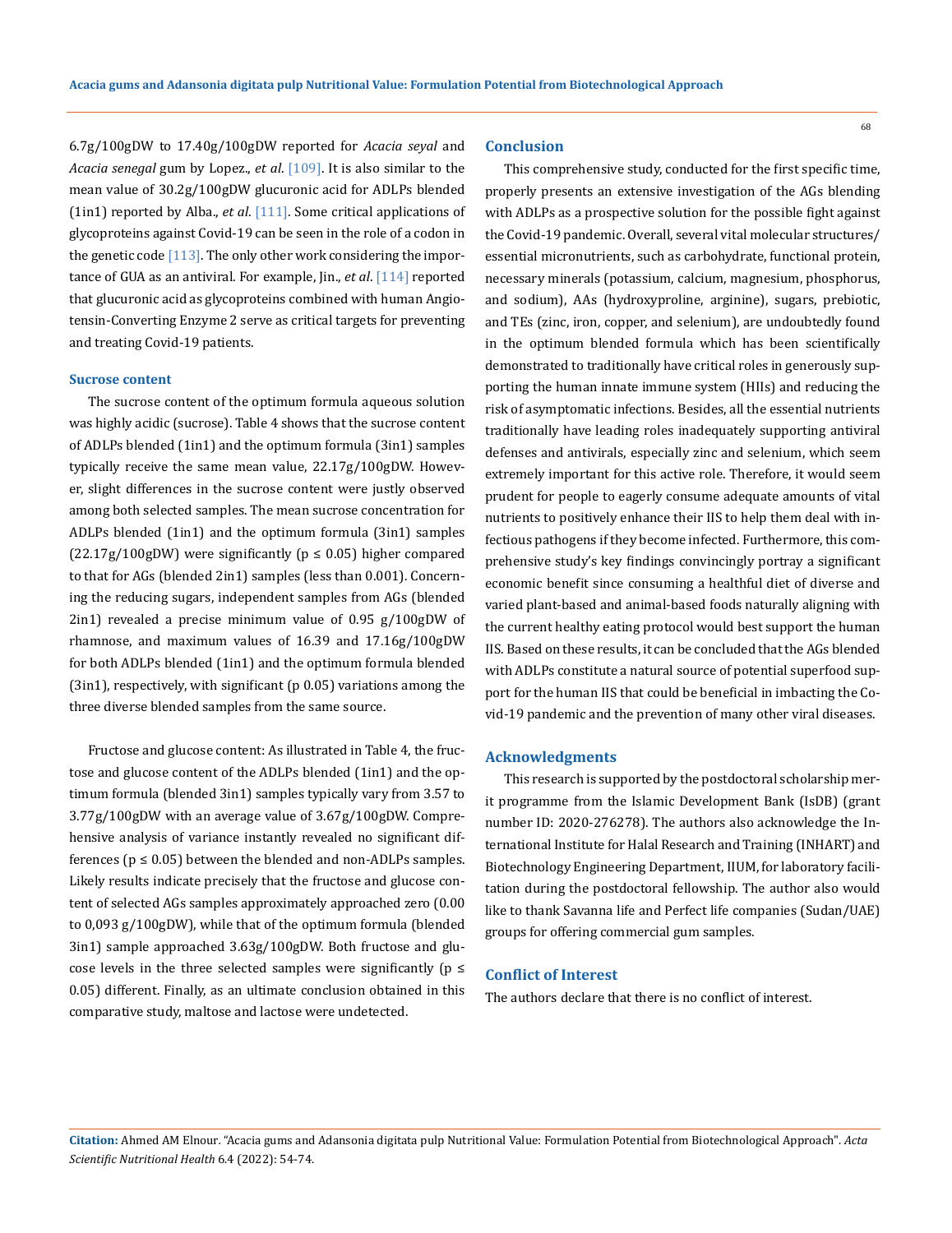# **Bibliography**

- 1. [WHO. "Coronavirus disease \(COVID-19\) pandemic". World](https://www.who.int/emergencies/diseases/novel-coronavirus-2019)  [Health Organization \(2022\).](https://www.who.int/emergencies/diseases/novel-coronavirus-2019)
- 2. Huang C., *et al*[. "Clinical features of patients infected with](https://pubmed.ncbi.nlm.nih.gov/31986264/)  [2019 novel coronavirus in Wuhan, China".](https://pubmed.ncbi.nlm.nih.gov/31986264/) *Lancet* 395.10223 [\(2020\): 497-506.](https://pubmed.ncbi.nlm.nih.gov/31986264/)
- 3. [Alipio M., "Vitamin D supplementation could possibly improve](https://www.researchgate.net/publication/340557232_Vitamin_D_Supplementation_Could_Possibly_Improve_Clinical_Outcomes_of_Patients_Infected_with_Coronavirus-2019_COVID-2019)  [clinical outcomes of patients infected with coronavirus-2019](https://www.researchgate.net/publication/340557232_Vitamin_D_Supplementation_Could_Possibly_Improve_Clinical_Outcomes_of_Patients_Infected_with_Coronavirus-2019_COVID-2019)  (COVID-19)". *[SSRN Electronic Journal](https://www.researchgate.net/publication/340557232_Vitamin_D_Supplementation_Could_Possibly_Improve_Clinical_Outcomes_of_Patients_Infected_with_Coronavirus-2019_COVID-2019)* (2020): 3571484.
- 4. Sohrabi C., *et al*[. "World Health Organization declares global](https://pubmed.ncbi.nlm.nih.gov/32112977/)  [emergency: A review of the 2019 novel coronavirus \(COV-](https://pubmed.ncbi.nlm.nih.gov/32112977/)ID-19)". *[International Journal of Surgery](https://pubmed.ncbi.nlm.nih.gov/32112977/)* 76 (2020): 71-76.
- 5. [Bhatta A. "Choice of food: A preventive measure during Co](https://www.researchgate.net/publication/341406915_Choice_of_Food_A_Preventive_Measure_during_Covid-19_Outbreak)vid-19 outbreak". *[Europasian Journal of Medical Sciences](https://www.researchgate.net/publication/341406915_Choice_of_Food_A_Preventive_Measure_during_Covid-19_Outbreak)* 2.1 [\(2020\): 88-92.](https://www.researchgate.net/publication/341406915_Choice_of_Food_A_Preventive_Measure_during_Covid-19_Outbreak)
- 6. [Kaddam LA and AS Kaddam. "Effect of Gum Arabic \(Acacia](https://pubmed.ncbi.nlm.nih.gov/32188508/)  [senegal\) on C-reactive protein level among sickle cell anemia](https://pubmed.ncbi.nlm.nih.gov/32188508/)  patients". *[BMC Research Notes](https://pubmed.ncbi.nlm.nih.gov/32188508/)* 13.1 (2020): 1-5.
- 7. Bottari NB., *et al*[. "Resveratrol-mediated reversal of changes in](https://pubmed.ncbi.nlm.nih.gov/30535987/)  [purinergic signaling and immune response induced by Toxo](https://pubmed.ncbi.nlm.nih.gov/30535987/)[plasma gondii infection of neural progenitor cells".](https://pubmed.ncbi.nlm.nih.gov/30535987/) *Purinergic Signal* [15.1 \(2019\): 77-84.](https://pubmed.ncbi.nlm.nih.gov/30535987/)
- 8. Jarrar AH., *et al*[. "The Effect of Gum Arabic \(Acacia Senegal\) on](https://pubmed.ncbi.nlm.nih.gov/33435475/)  [Cardiovascular Risk Factors and Gastrointestinal Symptoms in](https://pubmed.ncbi.nlm.nih.gov/33435475/)  [Adults at Risk of Metabolic Syndrome: A Randomized Clinical](https://pubmed.ncbi.nlm.nih.gov/33435475/)  Trial". *Nutrients* [13.1 \(2021\): 194.](https://pubmed.ncbi.nlm.nih.gov/33435475/)
- 9. Evans A., *et al*[. "Relationship between structure and function](https://pubmed.ncbi.nlm.nih.gov/1327099/)  [of dietary fibre: a comparative study of the effects of three ga](https://pubmed.ncbi.nlm.nih.gov/1327099/)[lactomannans on cholesterol metabolism in the rat".](https://pubmed.ncbi.nlm.nih.gov/1327099/) *British [Journal of Nutrition](https://pubmed.ncbi.nlm.nih.gov/1327099/)* 68.1 (1992): 217-229.
- 10. Al Za'abi M., *et al*[. "Gum Acacia Improves Renal Function and](https://pubmed.ncbi.nlm.nih.gov/29550811/)  [Ameliorates Systemic Inflammation, Oxidative and Nitrosative](https://pubmed.ncbi.nlm.nih.gov/29550811/)  [Stress in Streptozotocin-Induced Diabetes in Rats with Ade](https://pubmed.ncbi.nlm.nih.gov/29550811/)[nine-Induced Chronic Kidney Disease".](https://pubmed.ncbi.nlm.nih.gov/29550811/) *Cellular Physiology and Biochemistry* [45.6 \(2018\): 2293-2304.](https://pubmed.ncbi.nlm.nih.gov/29550811/)
- 11. Elnour A., *et al*[. "Study of antioxidant and anti-inflammatory](https://www.researchgate.net/publication/327915544_Study_of_Antioxidant_and_Anti-Inflammatory_Crude_Methanol_Extract_and_Fractions_of_Acacia_seyal_Gum)  [crude methanol extract and fractions of Acacia seyal Gum".](https://www.researchgate.net/publication/327915544_Study_of_Antioxidant_and_Anti-Inflammatory_Crude_Methanol_Extract_and_Fractions_of_Acacia_seyal_Gum)  *[American Journal of Pharmacology and Pharmacotherapeutics](https://www.researchgate.net/publication/327915544_Study_of_Antioxidant_and_Anti-Inflammatory_Crude_Methanol_Extract_and_Fractions_of_Acacia_seyal_Gum)*  [5.1 \(2018\): 3.](https://www.researchgate.net/publication/327915544_Study_of_Antioxidant_and_Anti-Inflammatory_Crude_Methanol_Extract_and_Fractions_of_Acacia_seyal_Gum)
- 12. Elnour AA., *et al*[. "Active Fractions of Methanol Crude Obtained](https://www.researchgate.net/publication/337260545_Active_Fractions_of_Methanol_Crude_Obtained_from_Acacia_seyal_gum_Antioxidant_Capacity_using_FTIR_Analysis)  [from Acacia seyal gum: Antioxidant Capacity using FTIR Anal](https://www.researchgate.net/publication/337260545_Active_Fractions_of_Methanol_Crude_Obtained_from_Acacia_seyal_gum_Antioxidant_Capacity_using_FTIR_Analysis)ysis". *[Borneo Journal of Pharmacy](https://www.researchgate.net/publication/337260545_Active_Fractions_of_Methanol_Crude_Obtained_from_Acacia_seyal_gum_Antioxidant_Capacity_using_FTIR_Analysis)* 2.2 (2019): 94-107.
- 13. Wapnir RA., *et al*[. "Modulation of rat intestinal nuclear factor](https://pubmed.ncbi.nlm.nih.gov/17486449/)  NF-kappaB by gum arabic". *[Digestive Diseases and Sciences](https://pubmed.ncbi.nlm.nih.gov/17486449/)* [53.1 \(2008\): 80-87.](https://pubmed.ncbi.nlm.nih.gov/17486449/)
- 14. Ismail BB., *et al*[. "Investigating the effect of](https://www.sciencedirect.com/science/article/abs/pii/S0023643821005016) *in vitro* gastroin[testinal digestion on the stability, bioaccessibility, and biologi](https://www.sciencedirect.com/science/article/abs/pii/S0023643821005016)[cal activities of baobab \(Adansonia digitata\) fruit polypheno](https://www.sciencedirect.com/science/article/abs/pii/S0023643821005016)lics". *[Lebensmittel-Wissenschaft and Technologie](https://www.sciencedirect.com/science/article/abs/pii/S0023643821005016)* 145 (2021): [111348.](https://www.sciencedirect.com/science/article/abs/pii/S0023643821005016)
- 15. Debelo H., *et al*[. "African Adansonia digitata fruit pulp \(bao](https://pubmed.ncbi.nlm.nih.gov/32180634/)[bab\) modifies provitamin A carotenoid bioaccessibility from](https://pubmed.ncbi.nlm.nih.gov/32180634/)  [composite pearl millet porridges".](https://pubmed.ncbi.nlm.nih.gov/32180634/) *Journal of Food Science and Technology* [57.4 \(2020\): 1382-1392.](https://pubmed.ncbi.nlm.nih.gov/32180634/)
- 16. Husain M., *et al*[. "Oral Semaglutide and Cardiovascular Out](https://pubmed.ncbi.nlm.nih.gov/31185157/)[comes in Patients with Type 2 Diabetes".](https://pubmed.ncbi.nlm.nih.gov/31185157/) *The New England Journal of Medicine* [381.9 \(2019\): 841-851.](https://pubmed.ncbi.nlm.nih.gov/31185157/)
- 17. Cicolari S., *et al*[. "Hydromethanolic Extracts from Adansonia](https://www.researchgate.net/publication/342344615_Hydromethanolic_Extracts_from_Adansonia_digitata_L_Edible_Parts_Positively_Modulate_Pathophysiological_Mechanisms_Related_to_the_Metabolic_Syndrome)  [digitata L. Edible Parts Positively Modulate Pathophysiological](https://www.researchgate.net/publication/342344615_Hydromethanolic_Extracts_from_Adansonia_digitata_L_Edible_Parts_Positively_Modulate_Pathophysiological_Mechanisms_Related_to_the_Metabolic_Syndrome)  [Mechanisms Related to the Metabolic Syndrome".](https://www.researchgate.net/publication/342344615_Hydromethanolic_Extracts_from_Adansonia_digitata_L_Edible_Parts_Positively_Modulate_Pathophysiological_Mechanisms_Related_to_the_Metabolic_Syndrome) *Molecules*  [25.12 \(2020\): 2858.](https://www.researchgate.net/publication/342344615_Hydromethanolic_Extracts_from_Adansonia_digitata_L_Edible_Parts_Positively_Modulate_Pathophysiological_Mechanisms_Related_to_the_Metabolic_Syndrome)
- 18. [Khalil A and D Tazeddinova. "The upshot of Polyphenolic com](https://pubmed.ncbi.nlm.nih.gov/33057955/)[pounds on immunity amid COVID-19 pandemic and other](https://pubmed.ncbi.nlm.nih.gov/33057955/)  [emerging communicable diseases: An appraisal".](https://pubmed.ncbi.nlm.nih.gov/33057955/) *Natural [Products and Bioprospecting](https://pubmed.ncbi.nlm.nih.gov/33057955/)* (2020): 1-19.
- 19. da Silveira Vasconcelos M., *et al*[. "Consumption of rich/enrich](https://www.sciencedirect.com/science/article/pii/B978012815354300006X)  [phytonutrients food and their relationship with health status](https://www.sciencedirect.com/science/article/pii/B978012815354300006X)  [of population". in Phytonutrients in Food. \(2020\), Elsevier](https://www.sciencedirect.com/science/article/pii/B978012815354300006X)  [\(2020\): 67-101.](https://www.sciencedirect.com/science/article/pii/B978012815354300006X)
- 20. [Sen M and MG Dastidar. "Chromium removal using various](https://hero.epa.gov/hero/index.cfm/reference/details/reference_id/1576623)  biosorbents". *[Journal of Environmental Health Science and En](https://hero.epa.gov/hero/index.cfm/reference/details/reference_id/1576623)gineering* [7.3 \(2010\): 182-190.](https://hero.epa.gov/hero/index.cfm/reference/details/reference_id/1576623)
- 21. [Joly M. "The use of streaming birefringence data to determine](https://pubs.rsc.org/en/Content/ArticleLanding/1952/TF/tf9524800279)  [the size and size distribution of rod-shaped interacting parti](https://pubs.rsc.org/en/Content/ArticleLanding/1952/TF/tf9524800279)cles". *[Transactions of the Faraday Society](https://pubs.rsc.org/en/Content/ArticleLanding/1952/TF/tf9524800279)* 48 (1952): 279-286.
- 22. Ballal A., *et al*[. "Anti-malarial effect of gum arabic".](https://pubmed.ncbi.nlm.nih.gov/21599958/) *Malaria Journal* [10.1 \(2011\): 139.](https://pubmed.ncbi.nlm.nih.gov/21599958/)

**Citation:** Ahmed AM Elnour*.* "Acacia gums and Adansonia digitata pulp Nutritional Value: Formulation Potential from Biotechnological Approach". *Acta Scientific Nutritional Health* 6.4 (2022): 54-74.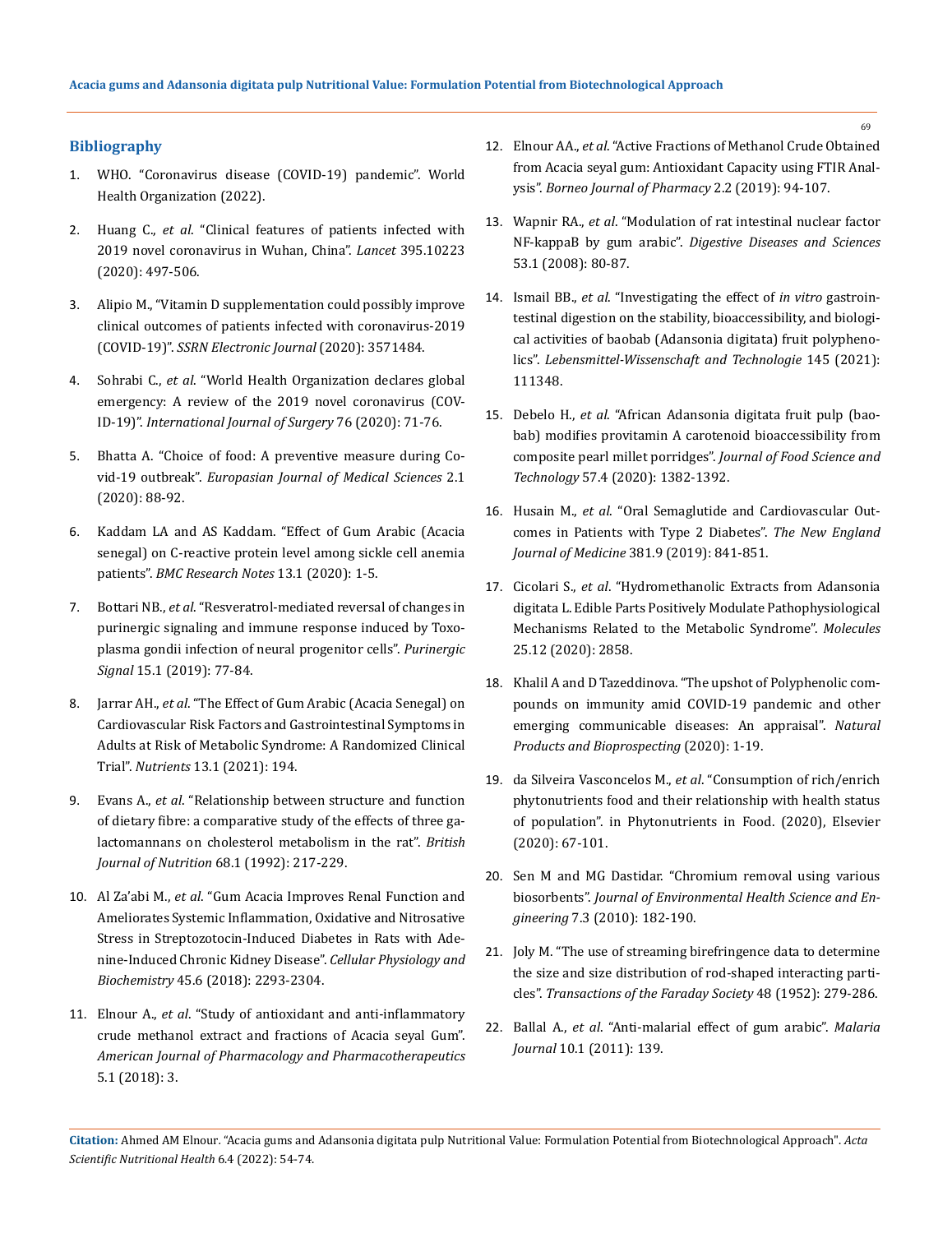- 23. Sender R., *et al.* ["Are we really vastly outnumbered? Revisit](https://pubmed.ncbi.nlm.nih.gov/26824647/)[ing the ratio of bacterial to host cells in humans".](https://pubmed.ncbi.nlm.nih.gov/26824647/) *Cell* 164.3 [\(2016\): 337-340.](https://pubmed.ncbi.nlm.nih.gov/26824647/)
- 24. Lei HY., *et al*[. "Potential effects of SARS-CoV-2 on the gastro](https://pubmed.ncbi.nlm.nih.gov/33378966/)intestinal tract and liver". *[Biomedicine and Pharmacotherapy](https://pubmed.ncbi.nlm.nih.gov/33378966/)* [\(2020\): 111064.](https://pubmed.ncbi.nlm.nih.gov/33378966/)
- 25. Xu X., *et al*[. "Evolution of the novel coronavirus from the on](https://pubmed.ncbi.nlm.nih.gov/32009228/)[going Wuhan outbreak and modeling of its spike protein for](https://pubmed.ncbi.nlm.nih.gov/32009228/)  risk of human transmission". *[Science China Life Sciences](https://pubmed.ncbi.nlm.nih.gov/32009228/)* 63.3 [\(2020\): 457-460.](https://pubmed.ncbi.nlm.nih.gov/32009228/)
- 26. Yang N., *et al*[. "Ginsenoside Rd therapy improves histological](https://pubmed.ncbi.nlm.nih.gov/32468636/)  [and functional recovery in a rat model of inflammatory bowel](https://pubmed.ncbi.nlm.nih.gov/32468636/)  disease". *[Phytotherapy Research](https://pubmed.ncbi.nlm.nih.gov/32468636/)* 34.11 (2020): 3019-3028.
- 27. Kaddam L., *et al*[. "Potential Role of Acacia Senegal \(Gum Ara](https://pubmed.ncbi.nlm.nih.gov/32891160/)[bic\) as Immunomodulatory Agent among newly diagnosed](https://pubmed.ncbi.nlm.nih.gov/32891160/)  [COVID 19 Patients: A structured summary of a protocol for a](https://pubmed.ncbi.nlm.nih.gov/32891160/)  [randomised, controlled, clinical trial".](https://pubmed.ncbi.nlm.nih.gov/32891160/) *Trials* 21.1 (2020): 1-2.
- 28. Horwitz W and GW Latimer. "AOAC Official methods of analysis of AOAC International". AOAC International: Gaithersburg, MD, USA (2005).
- 29. AOAC. "Official methods of analysis Ash, Lipids, Fats and Oils Analysis Total Fat Animal Feed-item 16". (2006), Association of Analytical Communities, Gaithersburg, MD, 17<sup>th</sup> edition (2016).
- 30. Baker SA., *et al.* ["Trace element determinations in food and](https://pubs.acs.org/doi/abs/10.1021/jf950616l)  [biological samples using ICP-MS".](https://pubs.acs.org/doi/abs/10.1021/jf950616l) *Atomic Spectroscopy* 20.5 [\(1999\): 167-173.](https://pubs.acs.org/doi/abs/10.1021/jf950616l)
- 31. [Miller RO. "Microwave digestion of plant tissue in a closed](https://www.semanticscholar.org/paper/Microwave-Digestion-Of-Plant-Tissue-In-A-Closed-Miller/8fb68a445e42663ef38fde8cb0a403f6117c4748)  vessel". *Handbook and Reference [Methods for Plant Analysis](https://www.semanticscholar.org/paper/Microwave-Digestion-Of-Plant-Tissue-In-A-Closed-Miller/8fb68a445e42663ef38fde8cb0a403f6117c4748)* [\(1998\): 69-74.](https://www.semanticscholar.org/paper/Microwave-Digestion-Of-Plant-Tissue-In-A-Closed-Miller/8fb68a445e42663ef38fde8cb0a403f6117c4748)
- 32. AOAC. "Official methods of analysis Lipids, Fats and Oils Analysis Total Fat Animal Feed-item 16". (2006), Association of Analytical Communities, Gaithersburg, MD, 17<sup>th</sup> edition (2006):
- 33. Act F. "Food Regulations 1985 (Act 281). 2005. All amendments up to November 2005". (1983), Kuala Lumpur, Malaysia, MDC Publishers Sdn. Bhd (1985).
- 34. Bougatef A., *et al*[. "Angiotensin I-converting enzyme \(ACE\)](https://pubmed.ncbi.nlm.nih.gov/26047434/)  [inhibitory activities of sardinelle \(Sardinella aurita\) by-prod](https://pubmed.ncbi.nlm.nih.gov/26047434/)[ucts protein hydrolysates obtained by treatment with micro](https://pubmed.ncbi.nlm.nih.gov/26047434/)[bial and visceral fish serine proteases".](https://pubmed.ncbi.nlm.nih.gov/26047434/) *Food Chemistry* 111.2 [\(2008\): 350-356.](https://pubmed.ncbi.nlm.nih.gov/26047434/)
- 35. [Kumar S and B Aalbersberg. "Nutrient retention in foods af](https://www.sciencedirect.com/science/article/abs/pii/S0889157505001031)[ter earth-oven cooking compared to other forms of domestic](https://www.sciencedirect.com/science/article/abs/pii/S0889157505001031)  [cooking: 1. Proximates, carbohydrates and dietary fibre".](https://www.sciencedirect.com/science/article/abs/pii/S0889157505001031) *Jour[nal of Food Composition and Analysis](https://www.sciencedirect.com/science/article/abs/pii/S0889157505001031)* 19.4 (2006): 302-310.
- 36. Dubois M., *et al*[. "Colorimetric method for determination of](https://pubs.acs.org/doi/10.1021/ac60111a017)  [sugars and related substances".](https://pubs.acs.org/doi/10.1021/ac60111a017) *Analytical Chemistry* 28.3 [\(1956\): 350-356.](https://pubs.acs.org/doi/10.1021/ac60111a017)
- 37. AOAC. "Association of Official Analytical Chemists". (2000), Association of Official Analytical Chemists (2000).
- 38. Eke M., *et al.* ["Nutritional evaluation of yoghurt-like product](https://www.researchgate.net/publication/288069662_Nutritional_evaluation_of_yoghurt-like_product_from_baobab_adansonia_digitata_fruit_pulp_emulsion_and_the_micronutrient_content_of_baobab_leaves)  [from baobab \(Adansonia digitata\) fruit pulp emulsion and the](https://www.researchgate.net/publication/288069662_Nutritional_evaluation_of_yoghurt-like_product_from_baobab_adansonia_digitata_fruit_pulp_emulsion_and_the_micronutrient_content_of_baobab_leaves)  [micronutrient content of baobab leaves".](https://www.researchgate.net/publication/288069662_Nutritional_evaluation_of_yoghurt-like_product_from_baobab_adansonia_digitata_fruit_pulp_emulsion_and_the_micronutrient_content_of_baobab_leaves) *Advance Journal of [Food Science and Technology](https://www.researchgate.net/publication/288069662_Nutritional_evaluation_of_yoghurt-like_product_from_baobab_adansonia_digitata_fruit_pulp_emulsion_and_the_micronutrient_content_of_baobab_leaves)* 5.10 (2013): 1266-1270.
- 39. [Ali K and H Daffalla. "Physicochemical and functional proper](https://www.researchgate.net/publication/332632027_PHYSICOCHEMICAL_AND_FUNCTIONAL_PROPERTIES_OF_THE_GUM_ARABIC_FROM_ACACIA_SENEGAL)[ties of the gum arabic from Acacia senegal".](https://www.researchgate.net/publication/332632027_PHYSICOCHEMICAL_AND_FUNCTIONAL_PROPERTIES_OF_THE_GUM_ARABIC_FROM_ACACIA_SENEGAL) *Annual Review of [Food Science and Technology](https://www.researchgate.net/publication/332632027_PHYSICOCHEMICAL_AND_FUNCTIONAL_PROPERTIES_OF_THE_GUM_ARABIC_FROM_ACACIA_SENEGAL)* 19.1 (2018): 27-34.
- 40. Lelon J., *et al*[. "Assessment of physical properties of gum arabic](https://www.researchgate.net/publication/229053480_Assessment_of_physical_properties_of_gum_arabic_from_Acacia_senegal_varieties_in_Baringo_District_Kenya)  [from Acacia senegal varieties in Baringo District, Kenya".](https://www.researchgate.net/publication/229053480_Assessment_of_physical_properties_of_gum_arabic_from_Acacia_senegal_varieties_in_Baringo_District_Kenya) *Afri[can Journal of Plant Science](https://www.researchgate.net/publication/229053480_Assessment_of_physical_properties_of_gum_arabic_from_Acacia_senegal_varieties_in_Baringo_District_Kenya)* 4.4 (2010): 95-98.
- 41. [Mariod AA. "Gum Arabic Dietary Fiber". in Gum Arabic. Else](https://www.sciencedirect.com/science/article/pii/B9780128120026000208)[vier \(2018\): 237-243.](https://www.sciencedirect.com/science/article/pii/B9780128120026000208)
- 42. Gadour MO., *et al*[. "Effects of a powder of the fruit of Adanso](https://www.sciencedirect.com/science/article/abs/pii/S2210803317300106)[nia digitata \(Tabaldia, Gongolase, or baobab tree\) on serum](https://www.sciencedirect.com/science/article/abs/pii/S2210803317300106)  lipids". *[Journal of Herbal Medicine](https://www.sciencedirect.com/science/article/abs/pii/S2210803317300106)* 8 (2017): 14-16.
- 43. [Conte L and DM Toraldo. "Targeting the gut-lung microbiota](https://pubmed.ncbi.nlm.nih.gov/32600125/)  [axis by means of a high-fibre diet and probiotics may have](https://pubmed.ncbi.nlm.nih.gov/32600125/)  [anti-inflammatory effects in COVID-19 infection".](https://pubmed.ncbi.nlm.nih.gov/32600125/) *Therapeutic [Advances in Respiratory Disease](https://pubmed.ncbi.nlm.nih.gov/32600125/)* (2020): 14.
- 44. Cao P., *et al*[. "The important role of polysaccharides from a](https://www.ncbi.nlm.nih.gov/pmc/articles/PMC7175912/)  [traditional Chinese medicine-Lung Cleansing and Detoxify](https://www.ncbi.nlm.nih.gov/pmc/articles/PMC7175912/)[ing Decoction against the COVID-19 pandemic".](https://www.ncbi.nlm.nih.gov/pmc/articles/PMC7175912/) *Carbohydrate Polymers* [\(2020\): 240.](https://www.ncbi.nlm.nih.gov/pmc/articles/PMC7175912/)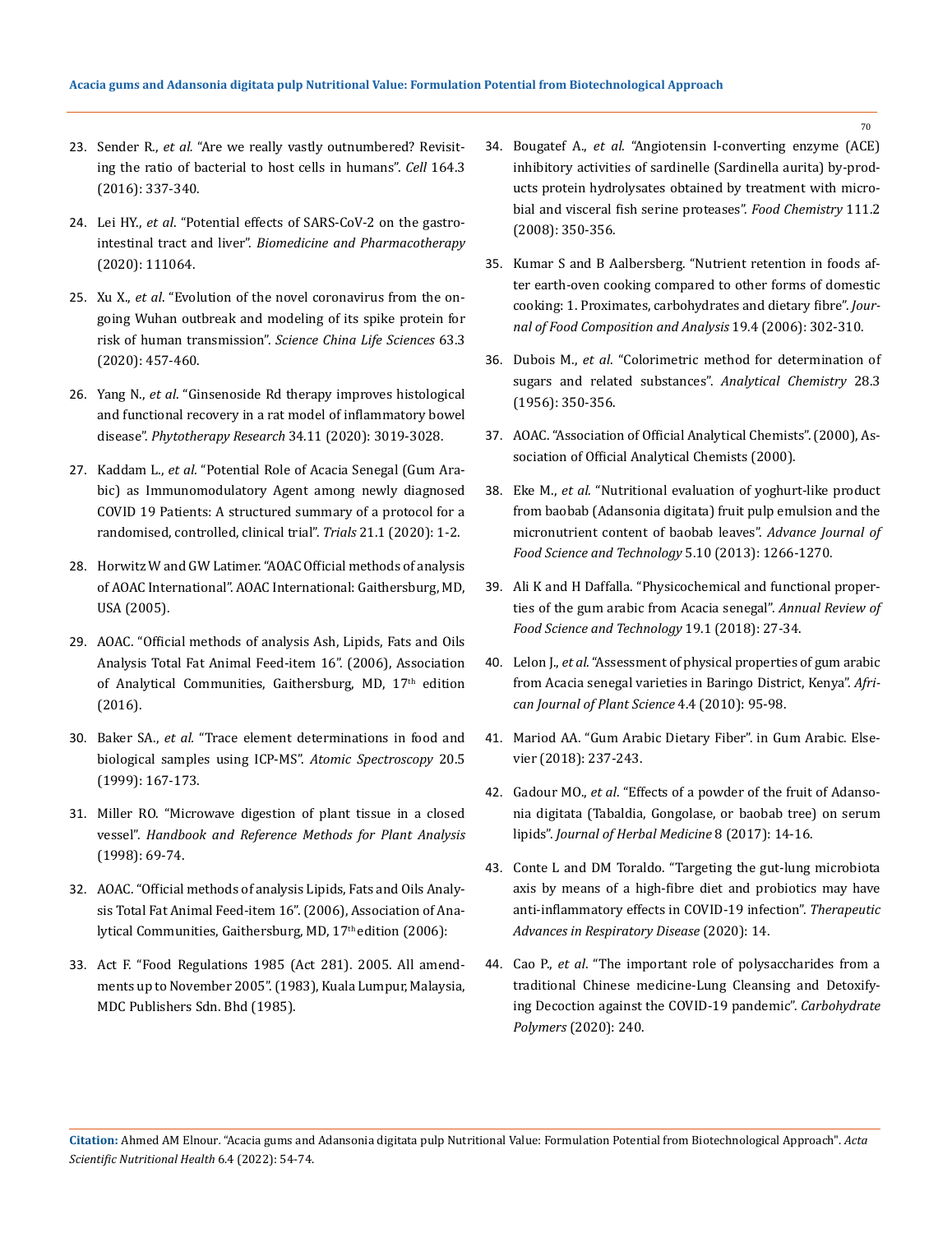- 45. Chen RR., *et al*[. "A review for natural polysaccharides with anti](https://www.ncbi.nlm.nih.gov/pmc/articles/PMC7340049/)[pulmonary fibrosis properties, which may benefit to patients](https://www.ncbi.nlm.nih.gov/pmc/articles/PMC7340049/)  infected by 2019-nCoV". *[Carbohydrate Polymers](https://www.ncbi.nlm.nih.gov/pmc/articles/PMC7340049/)* (2020): 247.
- 46. Gurashi NA., *et al*[. "Variation in Chemical Composition of Bao](https://www.researchgate.net/publication/346087695_Variation_in_Chemical_Composition_of_Baobab_Adansonia_digitata_L)[bab \(Adansonia digitata L\)". fruits pulp in relation to fruit](https://www.researchgate.net/publication/346087695_Variation_in_Chemical_Composition_of_Baobab_Adansonia_digitata_L)  [shape types and locations. \(Year\) of Conference \(2020\).](https://www.researchgate.net/publication/346087695_Variation_in_Chemical_Composition_of_Baobab_Adansonia_digitata_L)
- 47. Wei X., *et al*[. "Elevations of serum cancer biomarkers correlate](https://www.ncbi.nlm.nih.gov/pmc/articles/PMC7267262/)  with severity of COVID‐19". *[Journal of Medical Virology](https://www.ncbi.nlm.nih.gov/pmc/articles/PMC7267262/)* 92.10 [\(2020\): 2036-2041.](https://www.ncbi.nlm.nih.gov/pmc/articles/PMC7267262/)
- 48. Luo H., *et al*[. "Reflections on treatment of COVID-19 with tra](https://pubmed.ncbi.nlm.nih.gov/32905189/)ditional Chinese medicine". *[Chinese Medicine \(United Kingdom\)](https://pubmed.ncbi.nlm.nih.gov/32905189/)* [15.1 \(2020\).](https://pubmed.ncbi.nlm.nih.gov/32905189/)
- 49. [Vankadari N and JA Wilce. "Emerging WuHan \(COVID-19\)](https://pubmed.ncbi.nlm.nih.gov/32178593/)  [coronavirus: glycan shield and structure prediction of spike](https://pubmed.ncbi.nlm.nih.gov/32178593/)  [glycoprotein and its interaction with human CD26".](https://pubmed.ncbi.nlm.nih.gov/32178593/) *Emerging [Microbes and Infections](https://pubmed.ncbi.nlm.nih.gov/32178593/)* 9.1 (2020): 601-604.
- 50. Woo H., *et al*[. "Developing a fully glycosylated full-length SARS-](https://pubmed.ncbi.nlm.nih.gov/32559081/)[COV-2 spike protein model in a viral membrane".](https://pubmed.ncbi.nlm.nih.gov/32559081/) *Journal of Physical Chemistry B* [124.33 \(2020\): 7128-7137.](https://pubmed.ncbi.nlm.nih.gov/32559081/)
- 51. Yang Y., *et al.* ["The utility of native MS for understanding the](https://www.ncbi.nlm.nih.gov/pmc/articles/PMC7384394/)  [mechanism of action of repurposed therapeutics in COVID-19:](https://www.ncbi.nlm.nih.gov/pmc/articles/PMC7384394/)  [Heparin as a disruptor of the SARS-COV-2 interaction with its](https://www.ncbi.nlm.nih.gov/pmc/articles/PMC7384394/)  host cell receptor". *[Analytical Chemistry](https://www.ncbi.nlm.nih.gov/pmc/articles/PMC7384394/)* 92.16 (2020): 10930- [10934.](https://www.ncbi.nlm.nih.gov/pmc/articles/PMC7384394/)
- 52. [Kim CH. "Sars-cov-2 evolutionary adaptation toward host en](https://pubmed.ncbi.nlm.nih.gov/32604730/)[try and recognition of receptor o-acetyl sialylation in virus](https://pubmed.ncbi.nlm.nih.gov/32604730/)host interaction". *[International Journal of Molecular Sciences](https://pubmed.ncbi.nlm.nih.gov/32604730/)*  [21.12 \(2020\): 1-34.](https://pubmed.ncbi.nlm.nih.gov/32604730/)
- 53. Pillay L., *et al*[. "Nowhere to hide: The significant impact of](https://pubmed.ncbi.nlm.nih.gov/32448749/)  [coronavirus disease 2019 \(COVID-19\) measures on elite and](https://pubmed.ncbi.nlm.nih.gov/32448749/)  [semi-elite South African athletes".](https://pubmed.ncbi.nlm.nih.gov/32448749/) *Journal of Science and Medicine in Sport* [23.7 \(2020\): 670-679.](https://pubmed.ncbi.nlm.nih.gov/32448749/)
- 54. Silva-Filho JC., *et al.* ["The influence of ABO blood groups on](https://pubmed.ncbi.nlm.nih.gov/33254482/)  [COVID-19 susceptibility and severity: A molecular hypothesis](https://pubmed.ncbi.nlm.nih.gov/33254482/)  [based on carbohydrate-carbohydrate interactions".](https://pubmed.ncbi.nlm.nih.gov/33254482/) *Medical Hypotheses* [\(2020\): 144.](https://pubmed.ncbi.nlm.nih.gov/33254482/)
- 55. [Steinman L. "A sugar-coated strategy to treat a rare neurologic](https://pubmed.ncbi.nlm.nih.gov/32574379/)  [disease provides a blueprint for a decoy glycan therapeutic](https://pubmed.ncbi.nlm.nih.gov/32574379/)  [and a potential vaccine for CoViD-19: An Editorial Highlight](https://pubmed.ncbi.nlm.nih.gov/32574379/)  [for "Selective inhibition of anti-MAG IgM autoantibody bind](https://pubmed.ncbi.nlm.nih.gov/32574379/)[ing to myelin by an antigen specific glycopolymer"on page](https://pubmed.ncbi.nlm.nih.gov/32574379/)  486". *[Journal of Neurochemistry](https://pubmed.ncbi.nlm.nih.gov/32574379/)* 154.5 (2020): 465-467.
- 56. Ahmed RHA., *et al.* ["Effect of Gum Arabic on the Fecal Bacte](https://www.researchgate.net/publication/324932543_Effect_of_Gum_Arabic_on_the_Fecal_Bacterial_Mass_in_Healthy_Human_Volunteers)[rial Mass in Healthy Human Volunteers". in Gum Arabic', A.A.](https://www.researchgate.net/publication/324932543_Effect_of_Gum_Arabic_on_the_Fecal_Bacterial_Mass_in_Healthy_Human_Volunteers)  [Mariod, Editor. Academic Press \(2018\): 297-304.](https://www.researchgate.net/publication/324932543_Effect_of_Gum_Arabic_on_the_Fecal_Bacterial_Mass_in_Healthy_Human_Volunteers)
- 57. Dawkins N and I Nnanna. "Studies on oat gum [  $(1 \rightarrow 3, 1 \rightarrow$ [4\)-β-D-glucan\]: Composition, molecular weight estimation](https://www.sciencedirect.com/science/article/abs/pii/S0268005X09801884)  [and rheological properties".](https://www.sciencedirect.com/science/article/abs/pii/S0268005X09801884) *Food Hydrocolloids* 9.1 (1995): [1-7.](https://www.sciencedirect.com/science/article/abs/pii/S0268005X09801884)
- 58. [Elnour A. "Fractionation; Physicochemical and Functional](http://khartoumspace.uofk.edu/items/9174c2cd-0976-4614-84da-d22804ea6074)  [properties of Acacia Polyacantha gum". Thesis. University of](http://khartoumspace.uofk.edu/items/9174c2cd-0976-4614-84da-d22804ea6074)  [Khartoum, Sudan \(2007\).](http://khartoumspace.uofk.edu/items/9174c2cd-0976-4614-84da-d22804ea6074)
- 59. [Karamalla K. "Analytical and structural studies in the polysac](https://era.ed.ac.uk/handle/1842/18336?show=full)[charide group" \(1965\).](https://era.ed.ac.uk/handle/1842/18336?show=full)
- 60. Karamalla K., *et al.* ["Analytical data for Acacia senegal var. sen](https://www.sciencedirect.com/science/article/abs/pii/S0268005X98000058)[egal gum samples collected between 1993 and 1995 from Su](https://www.sciencedirect.com/science/article/abs/pii/S0268005X98000058)dan". *[Food Hydrocolloids](https://www.sciencedirect.com/science/article/abs/pii/S0268005X98000058)* 12.4 (1988): 373-378.
- 61. MK SEK., *et al.* ["Emulsion-stabilizing effect of gum from Aca](https://www.researchgate.net/publication/26563732_Emulsion-Stabilizing_Effect_of_Gum_from_Acacia_senegal_L_Willd_The_Role_of_Quality_and_Grade_of_Gum_Oil_Type_TemperatureStirring_Time_and_Concentration)[cia senegal \(L\) Wild: The role of quality and grade of gum, oil](https://www.researchgate.net/publication/26563732_Emulsion-Stabilizing_Effect_of_Gum_from_Acacia_senegal_L_Willd_The_Role_of_Quality_and_Grade_of_Gum_Oil_Type_TemperatureStirring_Time_and_Concentration)  [type, temperature, stirring time and concentration".](https://www.researchgate.net/publication/26563732_Emulsion-Stabilizing_Effect_of_Gum_from_Acacia_senegal_L_Willd_The_Role_of_Quality_and_Grade_of_Gum_Oil_Type_TemperatureStirring_Time_and_Concentration) *Pakistan [Journal of Nutrition](https://www.researchgate.net/publication/26563732_Emulsion-Stabilizing_Effect_of_Gum_from_Acacia_senegal_L_Willd_The_Role_of_Quality_and_Grade_of_Gum_Oil_Type_TemperatureStirring_Time_and_Concentration)* 7.3 (2008): 395-399.
- 62. Siddig N. "Nitrogen and Specific Rotation as Quality Indicesfor Gum Arabic Derived from A. senegal". M. Sc. Thesis University of Khartoum. Sudan (1996).
- 63. Yebeyen D., *et al.* ["Characteristics and quality of gum arabic](https://www.sciencedirect.com/science/article/abs/pii/S0268005X07002676)  [from naturally grown Acacia senegal \(Linne\) Willd. trees in](https://www.sciencedirect.com/science/article/abs/pii/S0268005X07002676)  [the Central Rift Valley of Ethiopia".](https://www.sciencedirect.com/science/article/abs/pii/S0268005X07002676) *Food Hydrocolloids* 23.1 [\(2009\): 175-180.](https://www.sciencedirect.com/science/article/abs/pii/S0268005X07002676)
- 64. Aluko A., *et al*[. "Nutritional quality and functional properties](https://www.ccsenet.org/journal/index.php/jfr/article/view/61674)  [of baobab \(Adansonia digita\) pulp from Tanzania".](https://www.ccsenet.org/journal/index.php/jfr/article/view/61674) *Journal of Food Research* [5.5 \(2016\): 23-31.](https://www.ccsenet.org/journal/index.php/jfr/article/view/61674)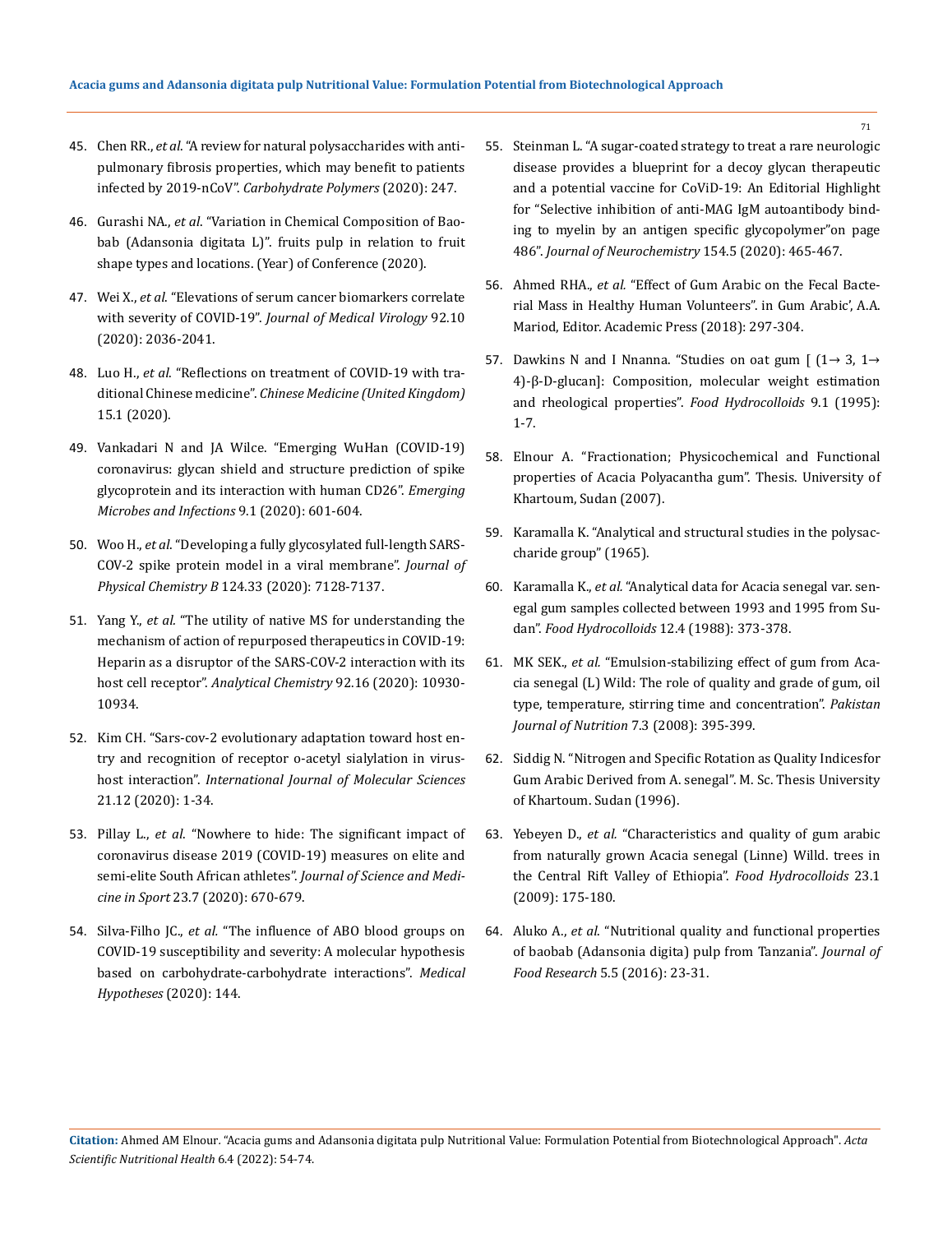- 65. Oyeleke G., *et al.* ["Some aspects of nutrient analysis of seed,](https://www.researchgate.net/publication/286282726_Some_Aspects_of_Nutrient_Analysis_of_Seed_Pulp_and_Oil_of_Baobab_Adansonia_digitata_L)  [pulp and oil of baobab \(Adansonia digitata L.\)".](https://www.researchgate.net/publication/286282726_Some_Aspects_of_Nutrient_Analysis_of_Seed_Pulp_and_Oil_of_Baobab_Adansonia_digitata_L) *IOSR Journal of [Environmental Science, Toxicology and](https://www.researchgate.net/publication/286282726_Some_Aspects_of_Nutrient_Analysis_of_Seed_Pulp_and_Oil_of_Baobab_Adansonia_digitata_L) Food Technology (IOSR-JESTFT)* [1.4 \(2012\): 32-35.](https://www.researchgate.net/publication/286282726_Some_Aspects_of_Nutrient_Analysis_of_Seed_Pulp_and_Oil_of_Baobab_Adansonia_digitata_L)
- 66. [Wallace TC. "Combating COVID-19 and Building Immune Re](https://pubmed.ncbi.nlm.nih.gov/32649272/)[silience: A Potential Role for Magnesium Nutrition?"](https://pubmed.ncbi.nlm.nih.gov/32649272/) *Journal of [the American College of Nutrition](https://pubmed.ncbi.nlm.nih.gov/32649272/)* (2020): 1-9.
- 67. [Osman MA. "Chemical and nutrient analysis of baobab \(Adan](https://pubmed.ncbi.nlm.nih.gov/15675149/)[sonia digitata\) fruit and seed protein solubility".](https://pubmed.ncbi.nlm.nih.gov/15675149/) *Plant Foods [for Human Nutrition](https://pubmed.ncbi.nlm.nih.gov/15675149/)* 59.1 (2004): 29-33.
- 68. Gleeson LE., *et al.* ["Obesity, COVID-19 and Innate Immunome](https://pubmed.ncbi.nlm.nih.gov/32892755/)tabolism". *[British Journal of Nutrition](https://pubmed.ncbi.nlm.nih.gov/32892755/)* 125.6 (2020): 628-632.
- 69. Aksoy H., *et al.* ["Angiotensin II receptors: Impact for COVID-19](https://pubmed.ncbi.nlm.nih.gov/32645228/)  severity". *[Dermatologic Therapy](https://pubmed.ncbi.nlm.nih.gov/32645228/)* 33.6 (2020): e13989.
- 70. [Al-Benna S. "Association of high level gene expression of ACE2](https://pubmed.ncbi.nlm.nih.gov/32835126/)  [in adipose tissue with mortality of COVID-19 infection in](https://pubmed.ncbi.nlm.nih.gov/32835126/)  obese patients". *[Obesity Medicine](https://pubmed.ncbi.nlm.nih.gov/32835126/)* (2020): 19.
- 71. Alessi J., *et al*[. "Dexamethasone in the era of COVID-19: Friend](https://www.researchgate.net/publication/344260454_Dexamethasone_in_the_era_of_COVID-19_Friend_or_foe_An_essay_on_the_effects_of_dexamethasone_and_the_potential_risks_of_its_inadvertent_use_in_patients_with_diabetes)  [or foe? An essay on the effects of dexamethasone and the po](https://www.researchgate.net/publication/344260454_Dexamethasone_in_the_era_of_COVID-19_Friend_or_foe_An_essay_on_the_effects_of_dexamethasone_and_the_potential_risks_of_its_inadvertent_use_in_patients_with_diabetes)[tential risks of its inadvertent use in patients with diabetes".](https://www.researchgate.net/publication/344260454_Dexamethasone_in_the_era_of_COVID-19_Friend_or_foe_An_essay_on_the_effects_of_dexamethasone_and_the_potential_risks_of_its_inadvertent_use_in_patients_with_diabetes)  *[Diabetology and Metabolic Syndrome](https://www.researchgate.net/publication/344260454_Dexamethasone_in_the_era_of_COVID-19_Friend_or_foe_An_essay_on_the_effects_of_dexamethasone_and_the_potential_risks_of_its_inadvertent_use_in_patients_with_diabetes)* 12.1 (20202).
- 72. Onishi JC., *et al.* ["Can dietary fatty acids affect the covid-19](https://pubmed.ncbi.nlm.nih.gov/32703911/)  [infection outcome in vulnerable populations?"](https://pubmed.ncbi.nlm.nih.gov/32703911/) *mBio* 11.4 [\(2020\): 1-6.](https://pubmed.ncbi.nlm.nih.gov/32703911/)
- 73. Suliman HM., *et al*[. "Ameliorative activity of Adansonia digi](https://pubmed.ncbi.nlm.nih.gov/32066041/)[tata fruit on high sugar/high fat diet-simulated Metabolic Syn](https://pubmed.ncbi.nlm.nih.gov/32066041/)drome model in male Wistar rats". *[Biomedicine and Pharmaco](https://pubmed.ncbi.nlm.nih.gov/32066041/)therapy* [125 \(2020\): 109968.](https://pubmed.ncbi.nlm.nih.gov/32066041/)
- 74. Muthai KU., *et al*[. "Nutritional variation in baobab \(Adansonia](https://pubmed.ncbi.nlm.nih.gov/29188039/)  [digitata L.\) fruit pulp and seeds based on Africa geographical](https://pubmed.ncbi.nlm.nih.gov/29188039/)  regions". *[Food Science and Nutrition](https://pubmed.ncbi.nlm.nih.gov/29188039/)* 5.6 (2017): 1116-1129.
- 75. Stadlmayr B., *et al*[. "Nutritional composition of baobab \(Adan](file:///C:/Users/DELL/Desktop/07-02-2022/PDF/ASNH/ASNH-22-RA-065/m)[sonia digitata L.\) fruit pulp sampled at different geographical](file:///C:/Users/DELL/Desktop/07-02-2022/PDF/ASNH/ASNH-22-RA-065/m)  locations in Kenya". *[Journal of Food Composition and Analysis](file:///C:/Users/DELL/Desktop/07-02-2022/PDF/ASNH/ASNH-22-RA-065/m)* [\(2020\): 94.](file:///C:/Users/DELL/Desktop/07-02-2022/PDF/ASNH/ASNH-22-RA-065/m)
- 76. AbdelMassih AF., *et al*[. "A multicenter consensus: A role of furin](https://pubmed.ncbi.nlm.nih.gov/32835124/)  [in the endothelial tropism in obese patients with COVID-19 in](https://pubmed.ncbi.nlm.nih.gov/32835124/)fection". *[Obesity Medicine](https://pubmed.ncbi.nlm.nih.gov/32835124/)* 19 (2020): 100281.
- 77. Sun JK., *et al*[. "Serum calcium as a biomarker of clinical sever](https://pubmed.ncbi.nlm.nih.gov/32589164/)[ity and prognosis in patients with coronavirus disease 2019".](https://pubmed.ncbi.nlm.nih.gov/32589164/)  *Aging* [12.12 \(2020\): 11287-11295.](https://pubmed.ncbi.nlm.nih.gov/32589164/)
- 78. Abdullahi M., *et al*[. "Evaluating the suitability of Adansonia](https://www.researchgate.net/publication/272338064_Evaluating_the_suitability_of_Adansonia_digitata_fruit_pulp_for_the_production_of_yoghurt)  [digitata fruit pulp for the production of yoghurt".](https://www.researchgate.net/publication/272338064_Evaluating_the_suitability_of_Adansonia_digitata_fruit_pulp_for_the_production_of_yoghurt) *International [Journal of Biological and Chemical Sciences](https://www.researchgate.net/publication/272338064_Evaluating_the_suitability_of_Adansonia_digitata_fruit_pulp_for_the_production_of_yoghurt)* 8.2 (2014): 508- [516.](https://www.researchgate.net/publication/272338064_Evaluating_the_suitability_of_Adansonia_digitata_fruit_pulp_for_the_production_of_yoghurt)
- 79. Chen D., *et al*[. "Assessment of Hypokalemia and Clinical Char](https://www.ncbi.nlm.nih.gov/pmc/articles/PMC7290402/)[acteristics in Patients With Coronavirus Disease 2019 in Wen](https://www.ncbi.nlm.nih.gov/pmc/articles/PMC7290402/)zhou, China". *[JAMA Network Open](https://www.ncbi.nlm.nih.gov/pmc/articles/PMC7290402/)* 3.6 (2020): e2011122.
- 80. Ferreira AO., *et al.* ["Postulated adjuvant therapeutic strategies](https://pubmed.ncbi.nlm.nih.gov/32764275/)  for COVID-19". *[Journal of Personalized Medicine](https://pubmed.ncbi.nlm.nih.gov/32764275/)* 10.3 (2020): [1-33.](https://pubmed.ncbi.nlm.nih.gov/32764275/)
- 81. Iotti S., *et al*[. "The COVID-19 pandemic: Is there a role for mag](https://pubmed.ncbi.nlm.nih.gov/32554340/)[nesium? hypotheses and perspectives".](https://pubmed.ncbi.nlm.nih.gov/32554340/) *Magnesium Research* [33.2 \(2020\): 21-27.](https://pubmed.ncbi.nlm.nih.gov/32554340/)
- 82. [Alkhatib A. "Antiviral functional foods and exercise lifestyle](https://pubmed.ncbi.nlm.nih.gov/32872374/)  [prevention of coronavirus".](https://pubmed.ncbi.nlm.nih.gov/32872374/) *Nutrients* 12.9 (2020): 1-17.
- 83. Muthai KU., *et al*[. "Nutritional variation in baobab \(Adansonia](https://pubmed.ncbi.nlm.nih.gov/29188039/)  [digitata L.\) fruit pulp and seeds based on Africa geographical](https://pubmed.ncbi.nlm.nih.gov/29188039/)  regions". *[Food Science and Nutrition](https://pubmed.ncbi.nlm.nih.gov/29188039/)* 5.6 (2017): 1116-1129.
- 84. Bigley AN., *et al.* ["A Chemoenzymatic Synthesis of the \(RP\)-Iso](https://pubmed.ncbi.nlm.nih.gov/32786401/)[mer of the Antiviral Prodrug Remdesivir".](https://pubmed.ncbi.nlm.nih.gov/32786401/) *Biochemistry* 59.33 [\(2020\): 3038-3043.](https://pubmed.ncbi.nlm.nih.gov/32786401/)
- 85. Post A., *et al.* ["Is low sodium intake a risk factor for severe and](https://pubmed.ncbi.nlm.nih.gov/32291196/)  fatal COVID-19 infection?" *[European Journal of Internal Medi](https://pubmed.ncbi.nlm.nih.gov/32291196/)cine* [75 \(2020\): 109.](https://pubmed.ncbi.nlm.nih.gov/32291196/)
- 86. Talebi S., *et al*[. "Trace element status and hypothyroidism: A](https://pubmed.ncbi.nlm.nih.gov/31820354/)  [systematic review and meta-analysis".](https://pubmed.ncbi.nlm.nih.gov/31820354/) *Biological Trace Ele[ment Research](https://pubmed.ncbi.nlm.nih.gov/31820354/)* (2019): 1-14.
- 87. [Kieliszek M and B Lipinski. "Selenium supplementation in the](https://pubmed.ncbi.nlm.nih.gov/32464491/)  [prevention of coronavirus infections \(COVID-19\)".](https://pubmed.ncbi.nlm.nih.gov/32464491/) *Medical Hypotheses* [\(2020\): 143.](https://pubmed.ncbi.nlm.nih.gov/32464491/)
- 88. Jayawardena R., *et al*[. "Enhancing immunity in viral infec](https://pubmed.ncbi.nlm.nih.gov/32334392/)[tions, with special emphasis on COVID-19: A review".](https://pubmed.ncbi.nlm.nih.gov/32334392/) *Diabetes [and Metabolic Syndrome: Clinical Research and Reviews](https://pubmed.ncbi.nlm.nih.gov/32334392/)* 14.4 [\(2020\): 367-382.](https://pubmed.ncbi.nlm.nih.gov/32334392/)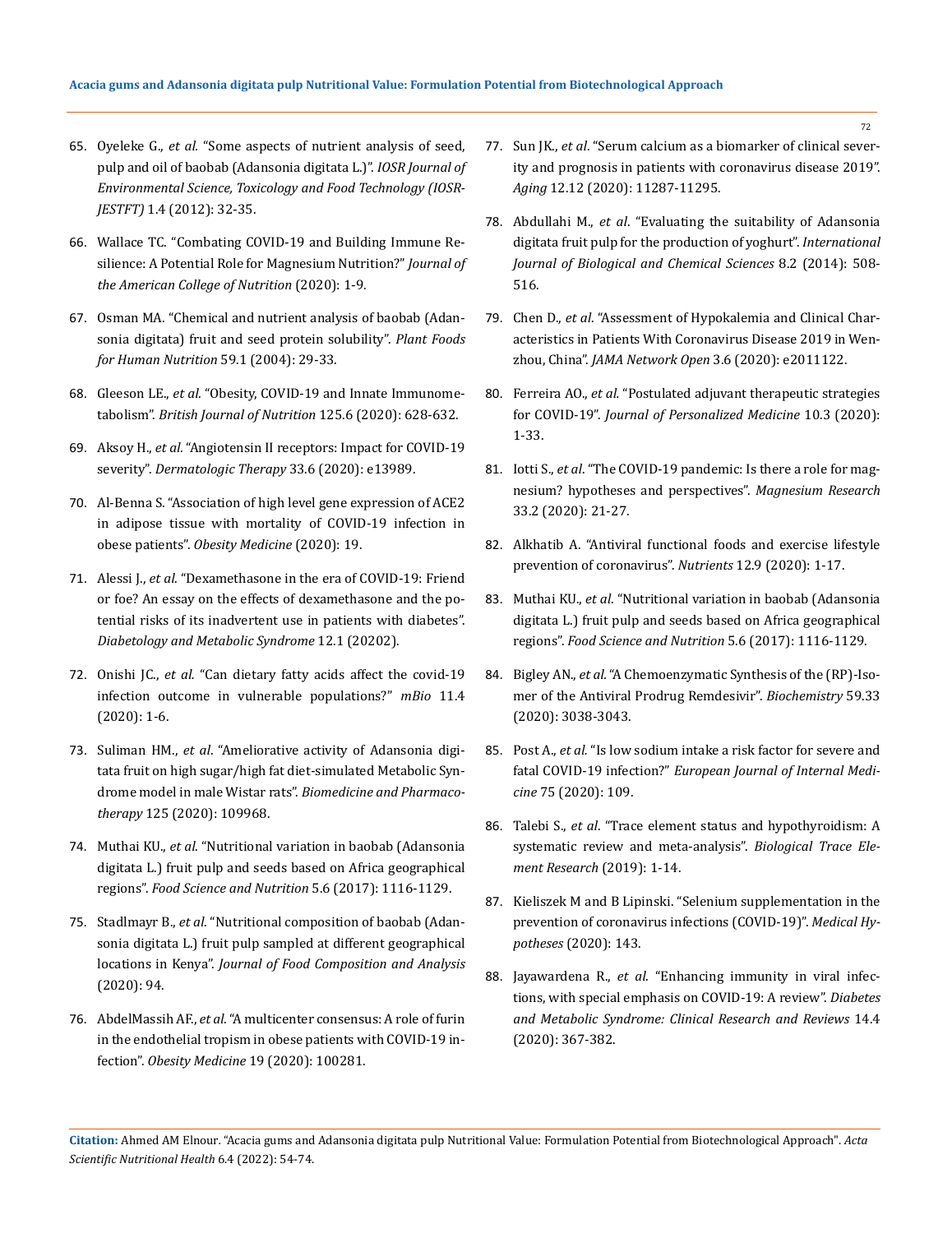- 89. [Razzaque MS. "COVID-19 pandemic: Can maintaining optimal](https://pubmed.ncbi.nlm.nih.gov/32641644/)  [zinc balance enhance host resistance?"](https://pubmed.ncbi.nlm.nih.gov/32641644/) *Tohoku Journal of Ex[perimental Medicine](https://pubmed.ncbi.nlm.nih.gov/32641644/)* 251.3 (2020): 175-181.
- 90. Ibrahim H., *et al*[. "Amino acid composition of pulp and seed](https://www.researchgate.net/publication/316476727_Amino_acid_composition_of_pulp_and_seed_of_baobab_Adansonia_digitata_L)  [of baobab \(Adansonia digitata L.\)".](https://www.researchgate.net/publication/316476727_Amino_acid_composition_of_pulp_and_seed_of_baobab_Adansonia_digitata_L) *FUW Trends in Science and [Technology Journal](https://www.researchgate.net/publication/316476727_Amino_acid_composition_of_pulp_and_seed_of_baobab_Adansonia_digitata_L)* 1 (2016): 74-79.
- 91. [Wu G. "Important roles of dietary taurine, creatine, carno](https://pubmed.ncbi.nlm.nih.gov/32072297/)[sine, anserine and 4-hydroxyproline in human nutrition and](https://pubmed.ncbi.nlm.nih.gov/32072297/)  health". *Amino Acids* [52.3 \(2020\): 329-360.](https://pubmed.ncbi.nlm.nih.gov/32072297/)
- 92. León de Pinto G., *et al*[. "Structural elucidation of proteic frac](https://www.researchgate.net/publication/229300229_Structural_elucidation_of_proteic_fraction_isolated_from_Acacia_glomerosa_gum)[tion isolated from Acacia glomerosa gum".](https://www.researchgate.net/publication/229300229_Structural_elucidation_of_proteic_fraction_isolated_from_Acacia_glomerosa_gum) *Food Hydrocolloids* [16.6 \(2002\): 599-603.](https://www.researchgate.net/publication/229300229_Structural_elucidation_of_proteic_fraction_isolated_from_Acacia_glomerosa_gum)
- 93. Salem RH., *et al.* ["Functional attributes of gum arabic and its](https://www.researchgate.net/publication/326088385_Functional_Attributes_of_Gum_Arabic_and_its_Application_in_Kaiser_Bread)  application in kaiser bread". *[Journal of Food and Nutrition Sci](https://www.researchgate.net/publication/326088385_Functional_Attributes_of_Gum_Arabic_and_its_Application_in_Kaiser_Bread)ences* [6 \(2016\): 59-74](https://www.researchgate.net/publication/326088385_Functional_Attributes_of_Gum_Arabic_and_its_Application_in_Kaiser_Bread)
- 94. Gambardella J., *et al*[. "Arginine and endothelial function".](https://www.ncbi.nlm.nih.gov/pmc/articles/PMC7460461/) *Bio[medicines](https://www.ncbi.nlm.nih.gov/pmc/articles/PMC7460461/)* 8.8 (2020).
- 95. Arisan ED., *et al*[. "Putative Roles for Peptidylarginine Deimi](https://pubmed.ncbi.nlm.nih.gov/32629995/)nases in COVID-19". *[International Journal of Molecular Sciences](https://pubmed.ncbi.nlm.nih.gov/32629995/)*  [21.13 \(2020\): 1-29.](https://pubmed.ncbi.nlm.nih.gov/32629995/)
- 96. Chen J., *et al*[. "Epithelial dysfunction in lung diseases: Effects of](https://pubmed.ncbi.nlm.nih.gov/32761570/)  [amino acids and potential mechanisms".](https://pubmed.ncbi.nlm.nih.gov/32761570/) *in Advances in Experi[mental Medicine and Biology](https://pubmed.ncbi.nlm.nih.gov/32761570/)*. Springer (2020): 57-70.
- 97. Cengiz, M., *et al*[. "Effect of oral l-Glutamine supplementation](https://www.sciencedirect.com/science/article/pii/S2352939320300166)  on Covid-19 treatment". *[Clinical Nutrition Experimental](https://www.sciencedirect.com/science/article/pii/S2352939320300166)* 33 [\(2020\): 24-31.](https://www.sciencedirect.com/science/article/pii/S2352939320300166)
- 98. MP., *et al*[. "Unravelling high-affinity binding compounds to](https://pubmed.ncbi.nlm.nih.gov/33130280/)[wards transmembrane protease serine 2 enzyme in treating](https://pubmed.ncbi.nlm.nih.gov/33130280/)  [SARS-CoV-2 infection using molecular modelling and docking](https://pubmed.ncbi.nlm.nih.gov/33130280/)  studies". *[European Journal of Pharmacology](https://pubmed.ncbi.nlm.nih.gov/33130280/)* (2020): 173688.
- 99. Aktas A., *et al*[. "How do arbidol and its analogs inhibit the](https://pubmed.ncbi.nlm.nih.gov/32955901/)  SARS-CoV-2?" *Bratisl Lek Listy* [121.10 \(2020\): 705-711.](https://pubmed.ncbi.nlm.nih.gov/32955901/)
- 100. Huang J., *et al*[. "Hypoalbuminemia predicts the outcome of CO-](https://pubmed.ncbi.nlm.nih.gov/32406952/)[VID-19 independent of age and co-morbidity".](https://pubmed.ncbi.nlm.nih.gov/32406952/) *Journal of Medical Virology* [92.10 \(2020\): 2152-2158.](https://pubmed.ncbi.nlm.nih.gov/32406952/)
- 101. Wang YX., *et al*[. "Utilizing integrating network pharmacologi](https://pubmed.ncbi.nlm.nih.gov/32271454/)[cal approaches to investigate the potential mechanism of Ma](https://pubmed.ncbi.nlm.nih.gov/32271454/)  [Xing Shi Gan Decoction in treating COVID-19".](https://pubmed.ncbi.nlm.nih.gov/32271454/) *European Re[view for Medical and Pharmacological Sciences](https://pubmed.ncbi.nlm.nih.gov/32271454/)* 24.6 (2020): [3360-3384.](https://pubmed.ncbi.nlm.nih.gov/32271454/)
- 102. Kang Z., *et al*[. "Obesity is a potential risk factor contributing to](https://www.nature.com/articles/s41366-020-00677-2)  [clinical manifestations of COVID-19".](https://www.nature.com/articles/s41366-020-00677-2) *International Journal of Obesity (London)* [44.12 \(2020\): 2479-2485.](https://www.nature.com/articles/s41366-020-00677-2)
- 103. Li M., *et al*[. "Cardiovascular disease potentially contributes to](https://pubmed.ncbi.nlm.nih.gov/32456948/)  [the progression and poor prognosis of COVID-19".](https://pubmed.ncbi.nlm.nih.gov/32456948/) *Nutrition, [Metabolism and Cardiovascular Diseases](https://pubmed.ncbi.nlm.nih.gov/32456948/)* 30.7 (2020): 1061- [1067.](https://pubmed.ncbi.nlm.nih.gov/32456948/)
- 104. Riebeling T., *et al*[. "Primidone blocks RIPK1-driven cell death](https://www.nature.com/articles/s41418-020-00690-y)  and inflammation". *[Cell Death and Differentiation](https://www.nature.com/articles/s41418-020-00690-y)* (2020).
- 105. Ajeet B., *et al.* ["Favipiravir may acts as covid-19 main protease](https://www.researchgate.net/publication/341712696_Favipiravir_May_Acts_as_COVID-19_Main_Protease_PDB_ID_6LU7_Inhibitor_Docking_Analysis)  [pdb id 6lu7 inhibitor: Docking analysis".](https://www.researchgate.net/publication/341712696_Favipiravir_May_Acts_as_COVID-19_Main_Protease_PDB_ID_6LU7_Inhibitor_Docking_Analysis) *Biointerface Research [in Applied Chemistry](https://www.researchgate.net/publication/341712696_Favipiravir_May_Acts_as_COVID-19_Main_Protease_PDB_ID_6LU7_Inhibitor_Docking_Analysis)* 10.6 (2020): 6821-6828.
- 106. Vijgen L., *et al*[. "Identification of six new polymorphisms in the](https://pubmed.ncbi.nlm.nih.gov/15234325/)  [human coronavirus 229E receptor gene \(aminopeptidase N/](https://pubmed.ncbi.nlm.nih.gov/15234325/) CD13)". *[International Journal of Infectious Diseases](https://pubmed.ncbi.nlm.nih.gov/15234325/)* 8.4 (2004): [217-222.](https://pubmed.ncbi.nlm.nih.gov/15234325/)
- 107. Shi CS., *et al*[. "SARS-Coronavirus Open Reading Frame-8b trig](https://www.nature.com/articles/s41420-019-0181-7)[gers intracellular stress pathways and activates NLRP3 in](https://www.nature.com/articles/s41420-019-0181-7)flammasomes". *[Cell Death Discovery](https://www.nature.com/articles/s41420-019-0181-7)* 5.1 (2019).
- 108. Evans RJ., *et al.* "Heat inactivation of threonine, glycine, and the acidic amino acids". *Archives of Biochemistry and Biophysics* 32.2 (1951): 300-308.
- 109. Lopez., *et al.* ["Acacia senegal vs. Acacia seyal gums-Part 1:](https://www.sciencedirect.com/science/article/abs/pii/S0268005X15001745)  [Composition and structure of hyperbranched plant exudates".](https://www.sciencedirect.com/science/article/abs/pii/S0268005X15001745)  *[Food Hydrocolloids](https://www.sciencedirect.com/science/article/abs/pii/S0268005X15001745)* 51 (2015): 41-53.
- 110. Menzies AR., *et al*[. "A comparison of the physicochemical and](https://pubmed.ncbi.nlm.nih.gov/8950118/)  [immunological properties of the plant gum exudates of Acacia](https://pubmed.ncbi.nlm.nih.gov/8950118/)  [Senegal \(gum arabic\) and Acacia seyal \(gum tahla\)".](https://pubmed.ncbi.nlm.nih.gov/8950118/) *Food Ad[ditives and Contaminants](https://pubmed.ncbi.nlm.nih.gov/8950118/)* 13.8 (1996): 991-999.
- 111. Alba K., *et al*[. "Baobab polysaccharides from fruits and leaves".](https://www.sciencedirect.com/science/article/abs/pii/S0268005X20304550)  *[Food Hydrocolloids](https://www.sciencedirect.com/science/article/abs/pii/S0268005X20304550)* 106 (2020): 105874.